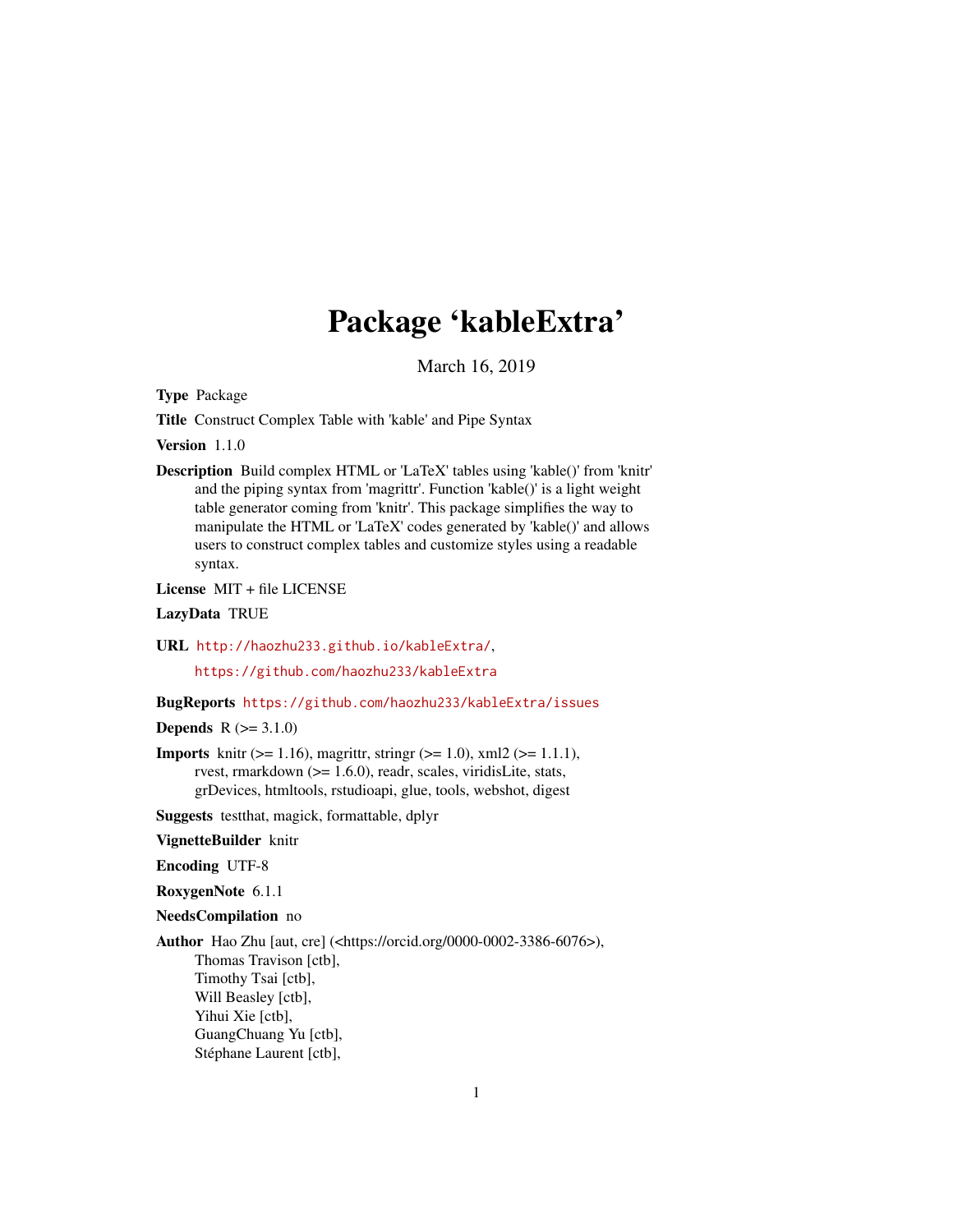Rob Shepherd [ctb], Yoni Sidi [ctb], Brian Salzer [ctb], George Gui [ctb], Yeliang Fan [ctb], Duncan Murdoch [ctb]

Maintainer Hao Zhu <haozhu233@gmail.com>

Repository CRAN

Date/Publication 2019-03-16 20:10:03 UTC

# R topics documented:

| 3                   |
|---------------------|
| $\overline{4}$      |
| $\overline{4}$      |
| 6                   |
| 6                   |
| 7                   |
| 7                   |
| 8                   |
| 9                   |
| 11                  |
| 12                  |
| 13                  |
| 14                  |
| 14                  |
| 15                  |
| 15                  |
| 16                  |
| 16                  |
| 18                  |
| 19                  |
| 19                  |
| 20                  |
| 20                  |
| 21                  |
| 22                  |
| 23<br>$spec\_angle$ |
| 23                  |
| 24                  |
| 24                  |
| 25                  |
| 25                  |
|                     |
|                     |

**Index** [27](#page-26-0)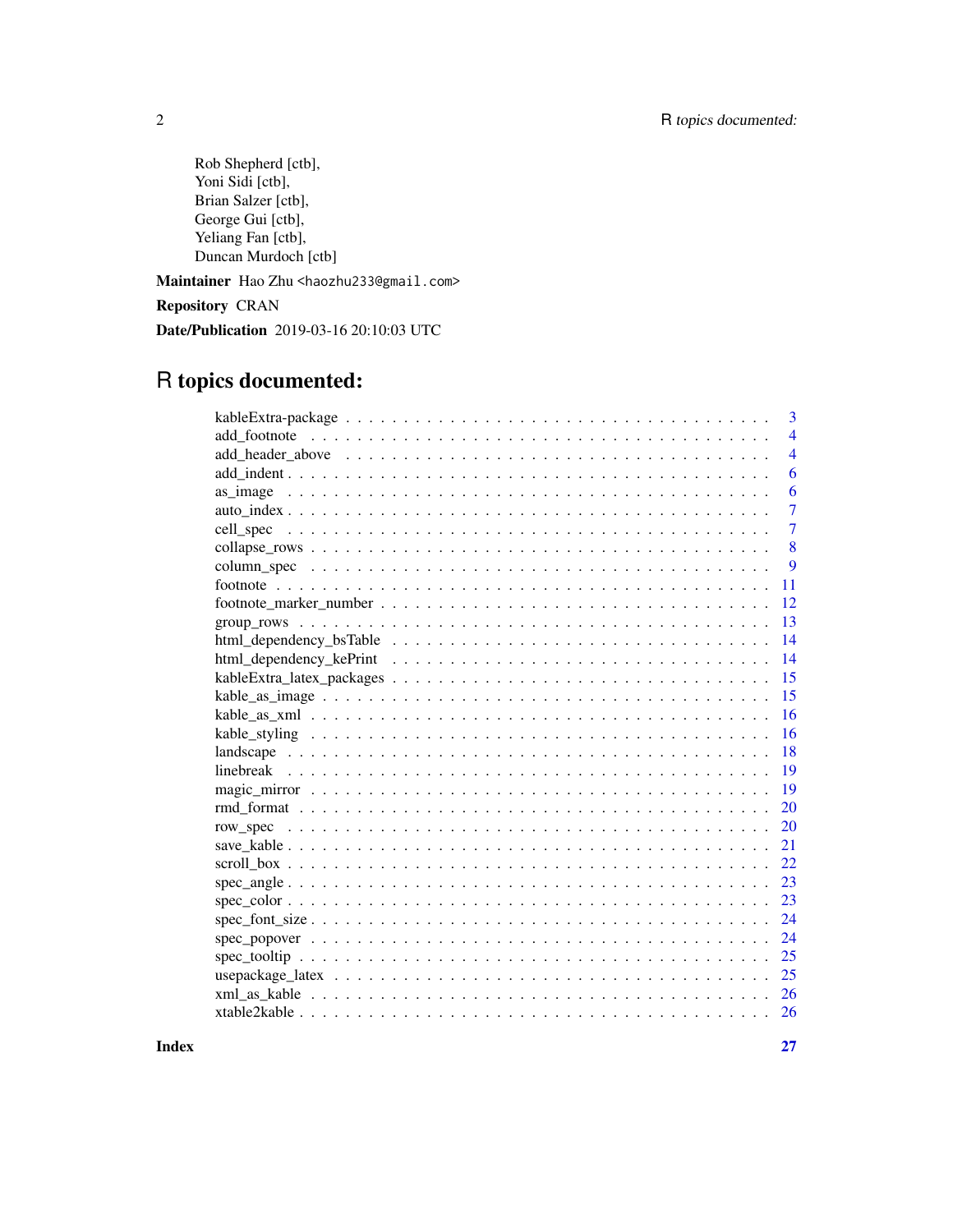<span id="page-2-0"></span>When we are talking about table generators in  $R$ , [knitr'](https://yihui.name/knitr/)s kable() function wins lots of flavor by its ultimate simplicity. Unlike those powerful table rendering engines such as [xtable,](https://CRAN.R-project.org/package=xtable) the philosophy behind [knitr::kable\(\)](https://rdrr.io/cran/knitr/man/kable.html) is to make it easy for programmers to use. Just as it claimed in its function description, "this is a very simple table generator. It is simple by design. It is not intended to replace any other R packages for making tables. - Yihui".

However, the ultimate simplicity of kable() also brought troubles to some of us, especially for new R users, who may not have a lot of experience on generating tables in R. It is not rare to see people including experienced users asking questions like how to center/left-align a table on Stack Overflow. Also, for me personally, I found myself repeatedly parsing CSS into kable() for some very simple features like striped lines. For LaTeX, it's even worse since I'm almost Stack Overflow dependent for LaTeX... That's why this package kableExtra was created.

I hope with kableExtra, you can

- Use default base kable() (Or a good alternative for markdown tables is pander::pander()) for all simple tables
- Use kable() with kableExtra to generate 90 tables in either HTML or LaTeX
- Only have to mess with raw HTML/LaTeX in the last 10 kableExtra cannot solve the problem

For a full package documentation, please visit the [package documentation site](http://haozhu233.github.io/kableExtra/) for more information

#### Features

**Pipable syntax:** kableExtra is NOT a table generating package. It is a package that can "add features" to a kable output using a syntax that every useR loves - the [pipe.](http://r4ds.had.co.nz/pipes.html) We see similar approaches to deal with plots in packages like ggvis and plotly. There is no reason why we cannot use it with tables.

Unified functions for both HTML and PDF: Most functionalities in kableExtra can work in both HTML and PDF. In fact, as long as you specifies format in kable (which can be set globally through option knitr.table.format), functions in this package will pick the right way to manipulate the table be themselves. As a result, if users want to left align the table, kable\_styling(kable(...), position = "left") will work in both HTML and PDF.

#### Note

If you found a feature on the documentation site that is not available in the version of kableExtra you are using, try to install the pre-release version from github. You can do so by running devtools::install\_github("hao

Also, note that This package can load required LaTeX package automatically in vanilla rmarkdown. For customized rmarkdown templates, it is recommended to load related LaTeX packages manually.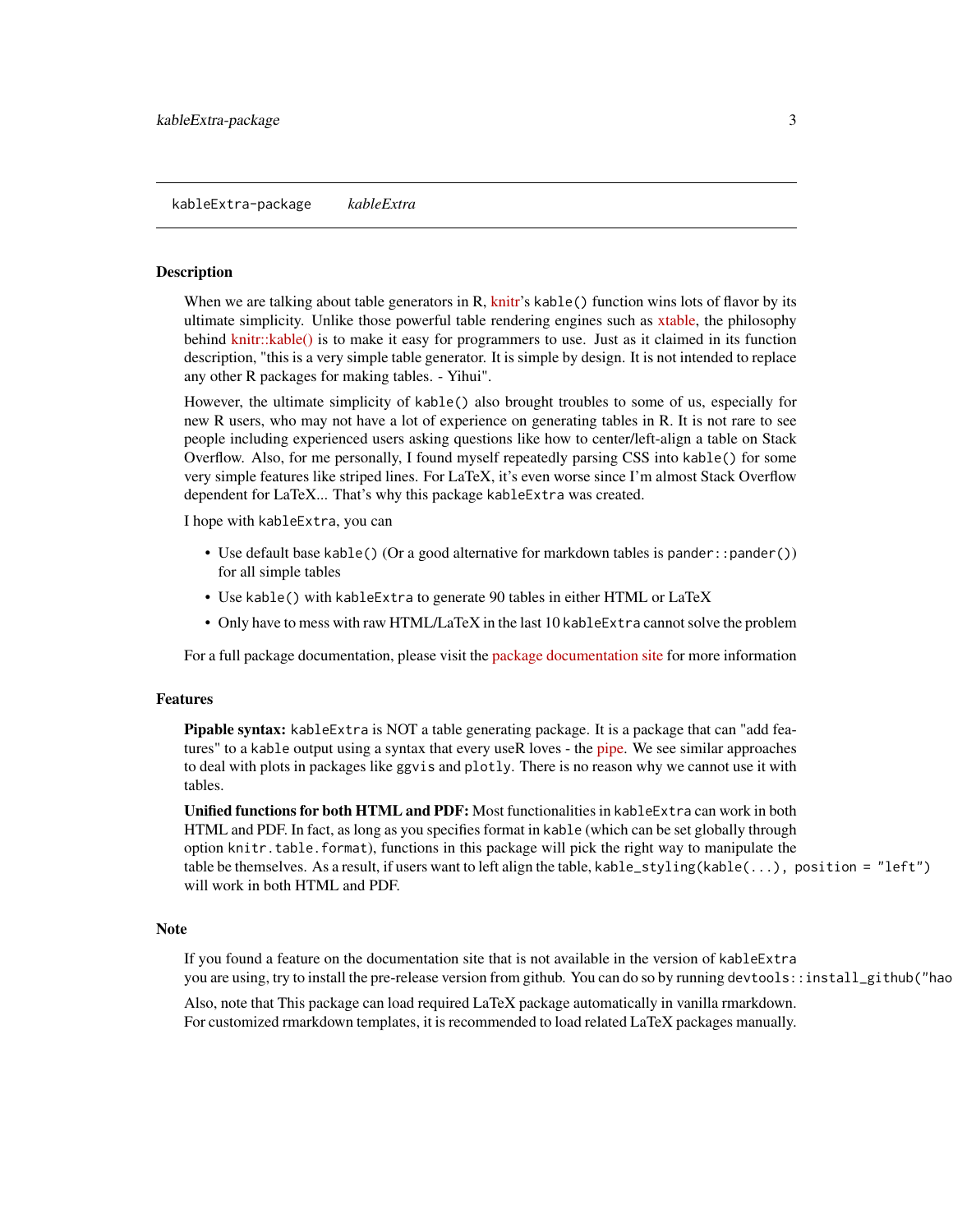<span id="page-3-0"></span>add\_footnote *Add footnote*

#### Description

Add footnote to your favorite kable output.

# Usage

```
add_footnote(input, label = NULL, notation = "alphabet",
  threeparttable = FALSE, escape = TRUE)
```
# Arguments

| input    | The direct output of your kable function or your last kableExtra function.                     |
|----------|------------------------------------------------------------------------------------------------|
| label    | A vector of footnotes you want to add. You don't need to add notations in your<br>notes.       |
| notation | You can select the format of your footnote notation from number, alphabet,<br>symbol and none. |
|          | threeparttable Boolean value indicating if a threeparttable scheme should be used.             |
| escape   | Logical value controlling if the label needs to be escaped. Default is TRUE.                   |
|          |                                                                                                |

#### Examples

x <- knitr::kable(head(mtcars), "html") add\_footnote(x, c("footnote 1", "footnote 2"), notation = "symbol")

add\_header\_above *Add a header row on top of current header*

# Description

Tables with multiple rows of header rows are extremely useful to demonstrate grouped data. This function takes the output of a kable() function and adds an header row on top of it.

#### Usage

```
add_header_above(kable_input, header = NULL, bold = FALSE,
  italic = FALSE, monospace = FALSE, underline = FALSE,
  strikeout = FALSE, align = "c", color = NULL, background = NULL,
  font_size = NULL, angle = NULL, escape = TRUE, line = TRUE,
 line_sep = 3, extra_css = NULL, include_empty = FALSE)
```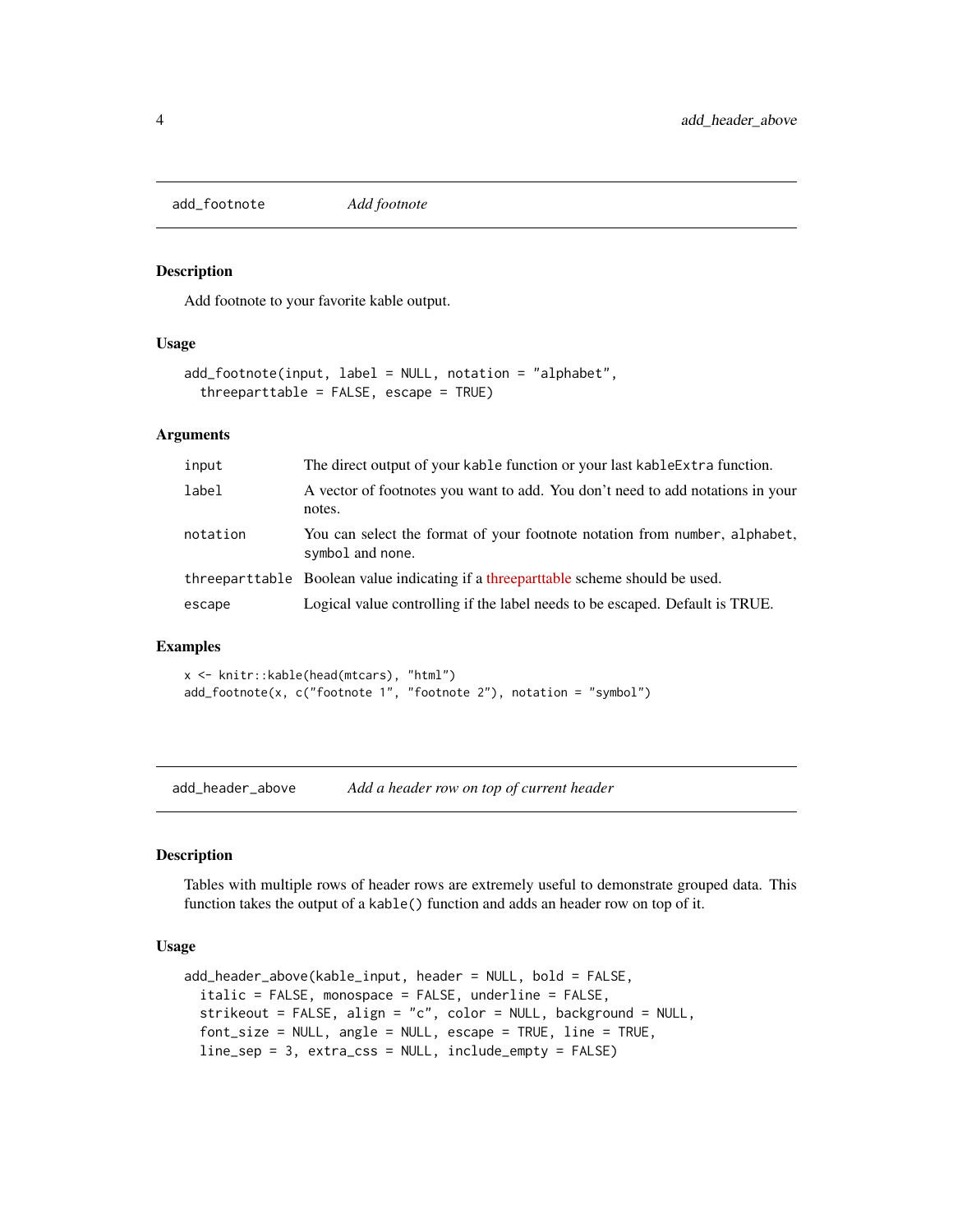# Arguments

| kable_input   | Output of knitr:: kable() with format specified                                                                                                                                                                                                                                                                                                                      |
|---------------|----------------------------------------------------------------------------------------------------------------------------------------------------------------------------------------------------------------------------------------------------------------------------------------------------------------------------------------------------------------------|
| header        | A (named) character vector with colspan as values. For example, $c(" " = 1, "title" = 2)$<br>can be used to create a new header row for a 3-column table with "title" span-<br>ning across column 2 and 3. For convenience, when colspan equals to 1, users<br>can drop the = 1 part. As a result, $c("", "title" = 2)$ is the same as<br>$c(" " = 1, "title" = 2).$ |
| bold          | A T/F value to control whether the text should be bolded.                                                                                                                                                                                                                                                                                                            |
| italic        | A T/F value to control whether the text should to be emphasized.                                                                                                                                                                                                                                                                                                     |
| monospace     | A T/F value to control whether the text of the selected column need to be<br>monospaced (verbatim)                                                                                                                                                                                                                                                                   |
| underline     | A T/F value to control whether the text of the selected row need to be underlined                                                                                                                                                                                                                                                                                    |
| strikeout     | A T/F value to control whether the text of the selected row need to be stricked<br>out.                                                                                                                                                                                                                                                                              |
| align         | A character string for cell alignment. For HTML, possible values could be 1, c,<br>r plus left, center, right, justify, initial and inherit while for LaTeX,<br>you can only choose from 1, c & r.                                                                                                                                                                   |
| color         | A character string/vector for text color. Here please pay attention to the differ-<br>ences in color codes between HTML and LaTeX.                                                                                                                                                                                                                                   |
| background    | A character string/vector for background color. Here please pay attention to the<br>differences in color codes between HTML and LaTeX. Also note that in HTML,<br>background defined in cell_spec won't cover the whole cell.                                                                                                                                        |
| font_size     | A numeric input/vector for font size. For HTML, you can also use options<br>including xx-small, x-small, small, medium, large, x-large, xx-large,<br>smaller, larger, initial and inherit.                                                                                                                                                                           |
| angle         | 0-360, degree that the text will rotate.                                                                                                                                                                                                                                                                                                                             |
| escape        | A T/F value showing whether special characters should be escaped.                                                                                                                                                                                                                                                                                                    |
| line          | A T/F value to control whether a line will appear underneath the header                                                                                                                                                                                                                                                                                              |
| line_sep      | A numeric value indicating how much the midlines should be separated by<br>space. Default is 3.                                                                                                                                                                                                                                                                      |
| extra_css     | An HTML only option. CSS defined here will be send to the td cell.                                                                                                                                                                                                                                                                                                   |
| include_empty | Whether empty cells in HTML should also be styled. Default is FALSE.                                                                                                                                                                                                                                                                                                 |

# Examples

```
x <- knitr::kable(head(mtcars), "html")
# Add a row of header with 3 columns on the top of the table. The column
# span for the 2nd and 3rd one are 5 & 6.
add\_header\_above(x, c(" ", "Group 1" = 5, "Group 2" = 6))
```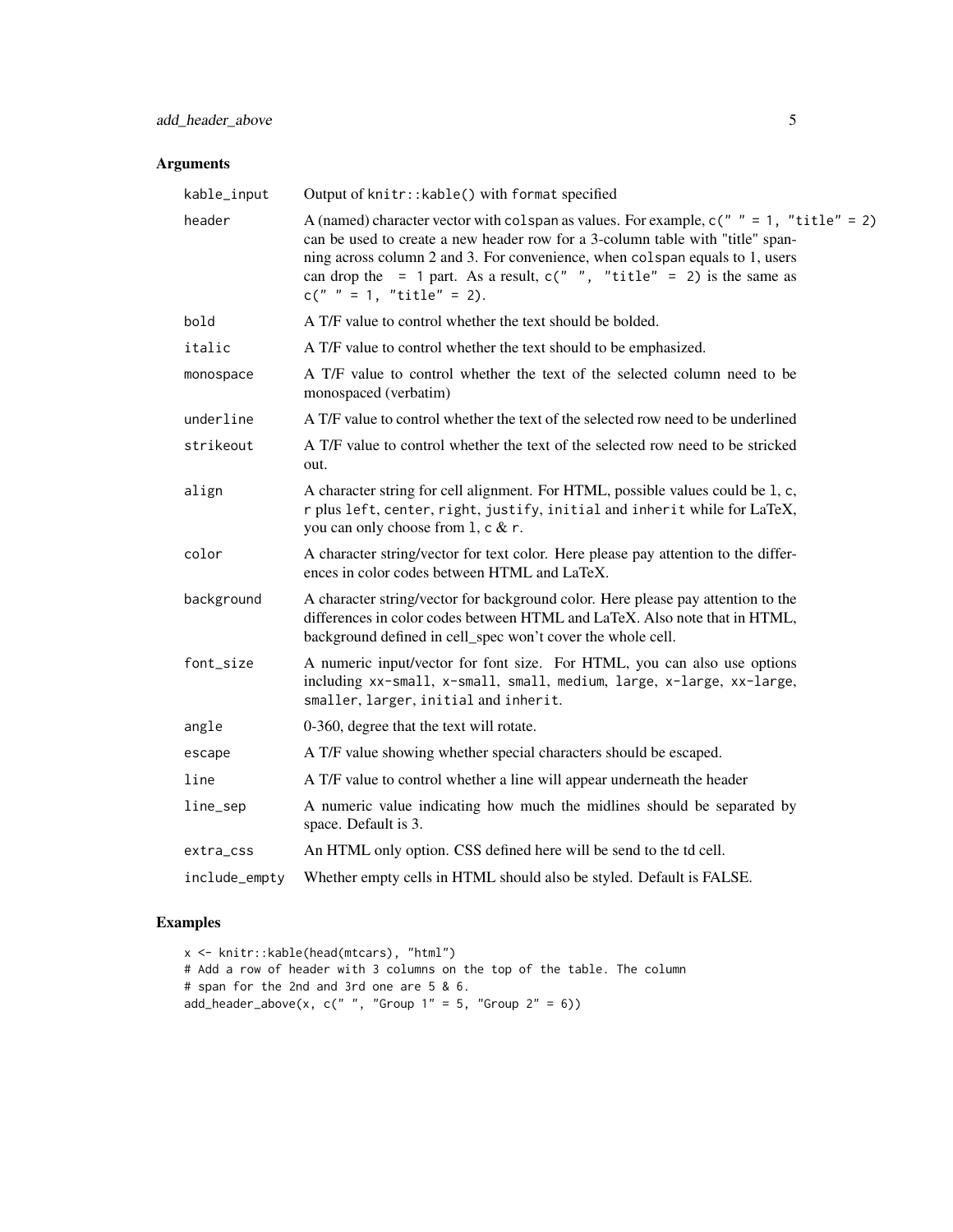<span id="page-5-0"></span>

Add indentations to row headers

# Usage

add\_indent(kable\_input, positions)

# Arguments

| kable_input | Output of knitr:: kable() with format specified                        |
|-------------|------------------------------------------------------------------------|
| positions   | A vector of numeric row numbers for the rows that need to be indented. |

# Examples

x <- knitr::kable(head(mtcars), "html") # Add indentations to the 2nd & 4th row add\_indent(x, c(2, 4))

| as_image | Render the table as an format-independent image and use it in rmark- |
|----------|----------------------------------------------------------------------|
|          | down                                                                 |

# Description

This function generates a temporary png file using save\_kable and then try to put it in an rmarkdown document using knitr::include\_graphics.

#### Usage

```
as\_image(x, width = NULL, height = NULL, file = NULL, ...)
```

| X.       | kable input. Either HTML or LaTeX                                                                                                                                                                                                            |
|----------|----------------------------------------------------------------------------------------------------------------------------------------------------------------------------------------------------------------------------------------------|
| width    | Image width in inches. $(1$ inch = 2.54 cm)                                                                                                                                                                                                  |
| height   | Image height in inches. $(1$ inch = 2.54 cm)                                                                                                                                                                                                 |
| file     | By default, as image saves to an temp file, which works for normal rmarkdown.<br>However if you are using things like xaringan, which can't be a standalone html,<br>you can specify this file be the path you need, eg. "img/something.png" |
| $\ddots$ | Additional arguments passed to save kable.                                                                                                                                                                                                   |
|          |                                                                                                                                                                                                                                              |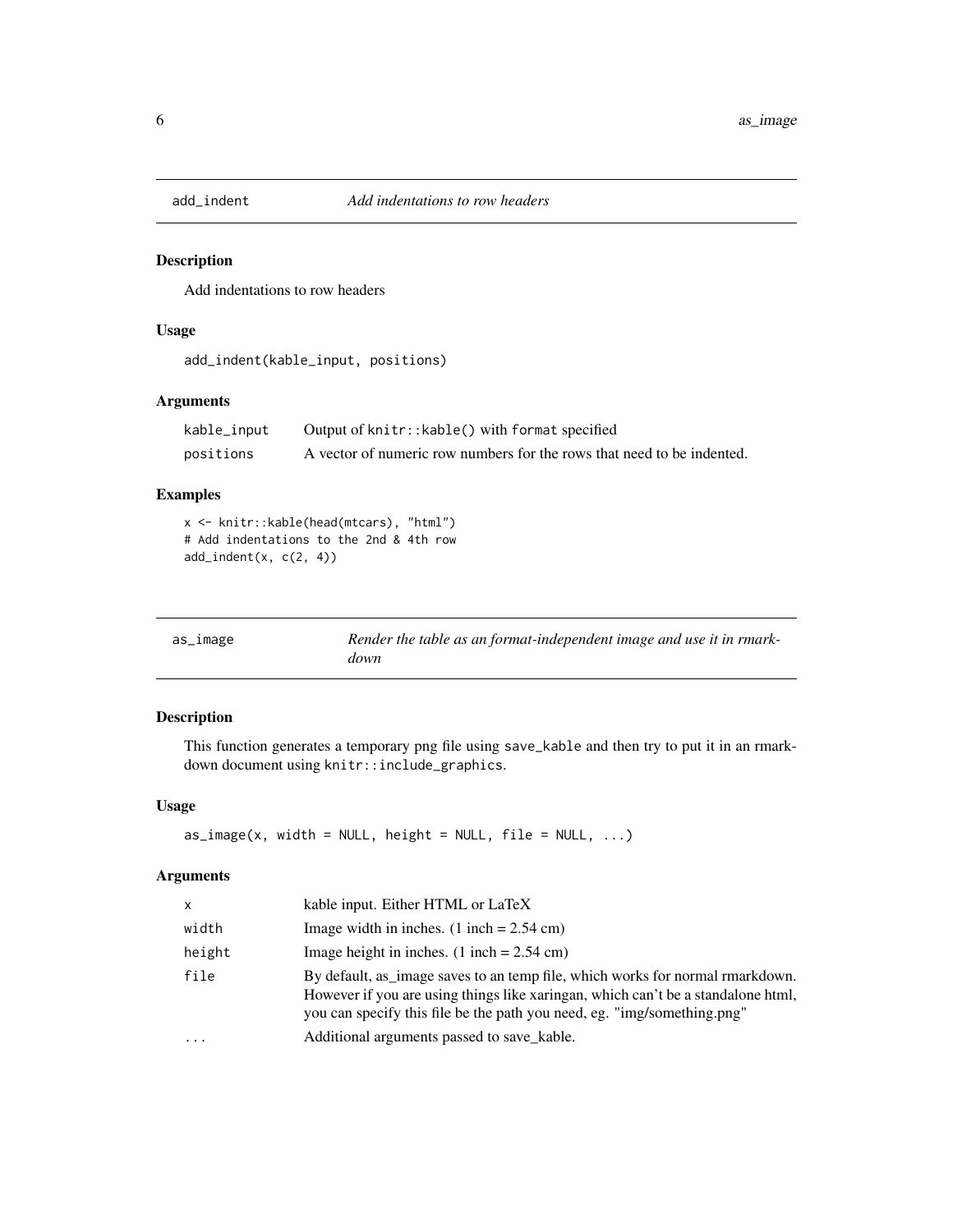<span id="page-6-0"></span>

This helper function allows users to build the group\_row index more quickly and use group\_rows in a way that is similar with collapse\_rows.

#### Usage

auto\_index(x)

#### Arguments

x The index column. A vector. For example 'c("a", "a", "b", "b", "b")"

#### cell\_spec *Specify Cell/Text format*

# Description

Specify Cell format before it gets into kable

#### Usage

```
cell_spec(x, format, bold = FALSE, italic = FALSE, monospace = FALSE,
  underline = FALSE, strikeout = FALSE, color = NULL,
 background = NULL, align = NULL, font_size = NULL, angle = NULL,
  tooltip = NULL, popover = NULL, link = NULL, extra_css = NULL,
  escape = TRUE, background_as_tile = TRUE,
  latex_background_in_cell = TRUE)
text_spec(x, format, bold = FALSE, italic = FALSE, monospace = FALSE,
```

```
underline = FALSE, strikeout = FALSE, color = NULL,
background = NULL, align = NULL, font_size = NULL, angle = NULL,
tooltip = NULL, popover = NULL, link = NULL, extra_css = NULL,
escape = TRUE, background_as_tile = TRUE,
latex_background_in_cell = FALSE)
```

|        | Things to be formated. It could be a vector of numbers or strings.                                           |
|--------|--------------------------------------------------------------------------------------------------------------|
| format | Either "html" or "latex". It can also be set through option (knitr.table.format),<br>same as knitr::kable(). |
| bold   | T/F for font bold.                                                                                           |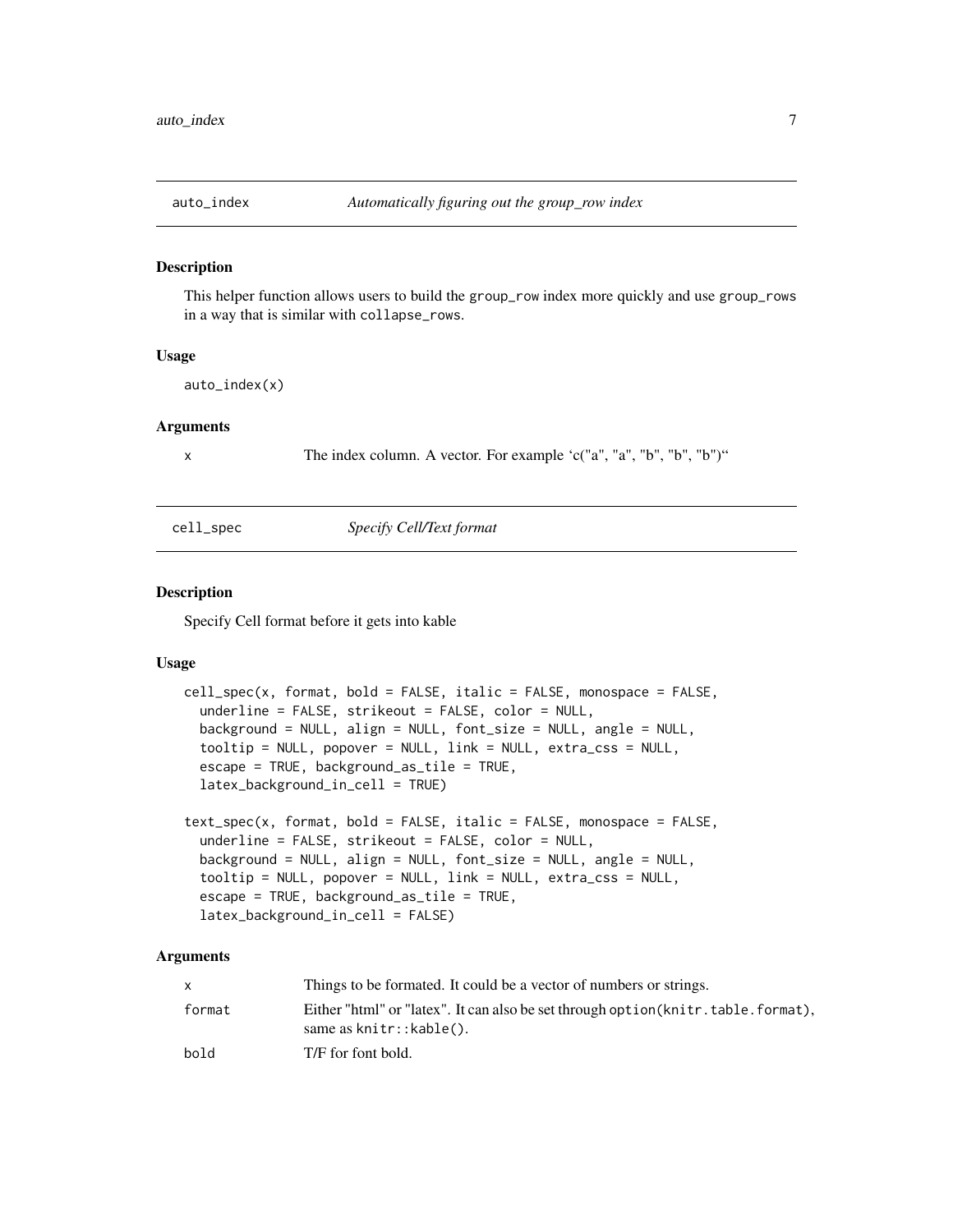<span id="page-7-0"></span>

| italic                   | T/F for font italic.                                                                                                                                                                                                                                                                    |  |
|--------------------------|-----------------------------------------------------------------------------------------------------------------------------------------------------------------------------------------------------------------------------------------------------------------------------------------|--|
| monospace                | T/F for font monospaced (verbatim)                                                                                                                                                                                                                                                      |  |
| underline                | A T/F value to control whether the text of the selected row need to be underlined                                                                                                                                                                                                       |  |
| strikeout                | A T/F value to control whether the text of the selected row need to be stricked<br>out.                                                                                                                                                                                                 |  |
| color                    | A character string for text color. Here please pay attention to the differences in<br>color codes between HTML and LaTeX.                                                                                                                                                               |  |
| background               | A character string for background color. Here please pay attention to the dif-<br>ferences in color codes between HTML and LaTeX. Also note that in HTML,<br>background defined in cell_spec won't cover the whole cell.                                                                |  |
| align                    | A character string for cell alignment. For HTML, possible values could be 1, c,<br>r plus left, center, right, justify, initial and inherit while for LaTeX,<br>you can only choose from 1, c & r.                                                                                      |  |
| font_size                | A numeric input for font size. For HTML, you can also use options includ-<br>ing xx-small, x-small, small, medium, large, x-large, xx-large, smaller,<br>larger, initial and inherit.                                                                                                   |  |
| angle                    | 0-360, degree that the text will rotate. Can be a vector.                                                                                                                                                                                                                               |  |
| tooltip                  | A vector of strings to be displayed as tooltip. Obviously, this feature is only<br>available in HTML. Read the package vignette to see how to use bootstrap<br>tooltip css to improve the loading speed and look.                                                                       |  |
| popover                  | Similar with tooltip but can hold more contents. The best way to build a popover<br>is through spec_popover (). If you only provide a text string, it will be used as<br>content. Note that You have to enable this bootstrap module manually. Read the<br>package vignette to see how. |  |
| link                     | A vector of strings for url links. Can be used together with tooltip and popover.                                                                                                                                                                                                       |  |
| extra_css                | Extra css text to be passed into the cell                                                                                                                                                                                                                                               |  |
| escape                   | T/F value showing whether special characters should be escaped.                                                                                                                                                                                                                         |  |
| background_as_tile       |                                                                                                                                                                                                                                                                                         |  |
|                          | T/F value indicating if you want to have round cornered tile as background in<br>HTML.                                                                                                                                                                                                  |  |
| latex_background_in_cell |                                                                                                                                                                                                                                                                                         |  |
|                          | T/F value. It only takes effect in LaTeX when background provided, Default<br>value is TRUE. If it's TRUE, the background only works in a table cell. If it's<br>FALSE, it works outside of a table environment.                                                                        |  |
|                          |                                                                                                                                                                                                                                                                                         |  |

| collapse rows | Collapse |
|---------------|----------|
|               |          |

# collapse\_rows *Collapse repeated rows to multirow cell*

# Description

Collapse same values in columns into multirow cells. This feature does similar things with group\_rows. However, unlike group\_rows, it analyzes existing columns, finds out rows that can be grouped together, and make them multirow cells. Note that if you want to use column\_spec to specify column styles, you should use column\_spec before collapse\_rows.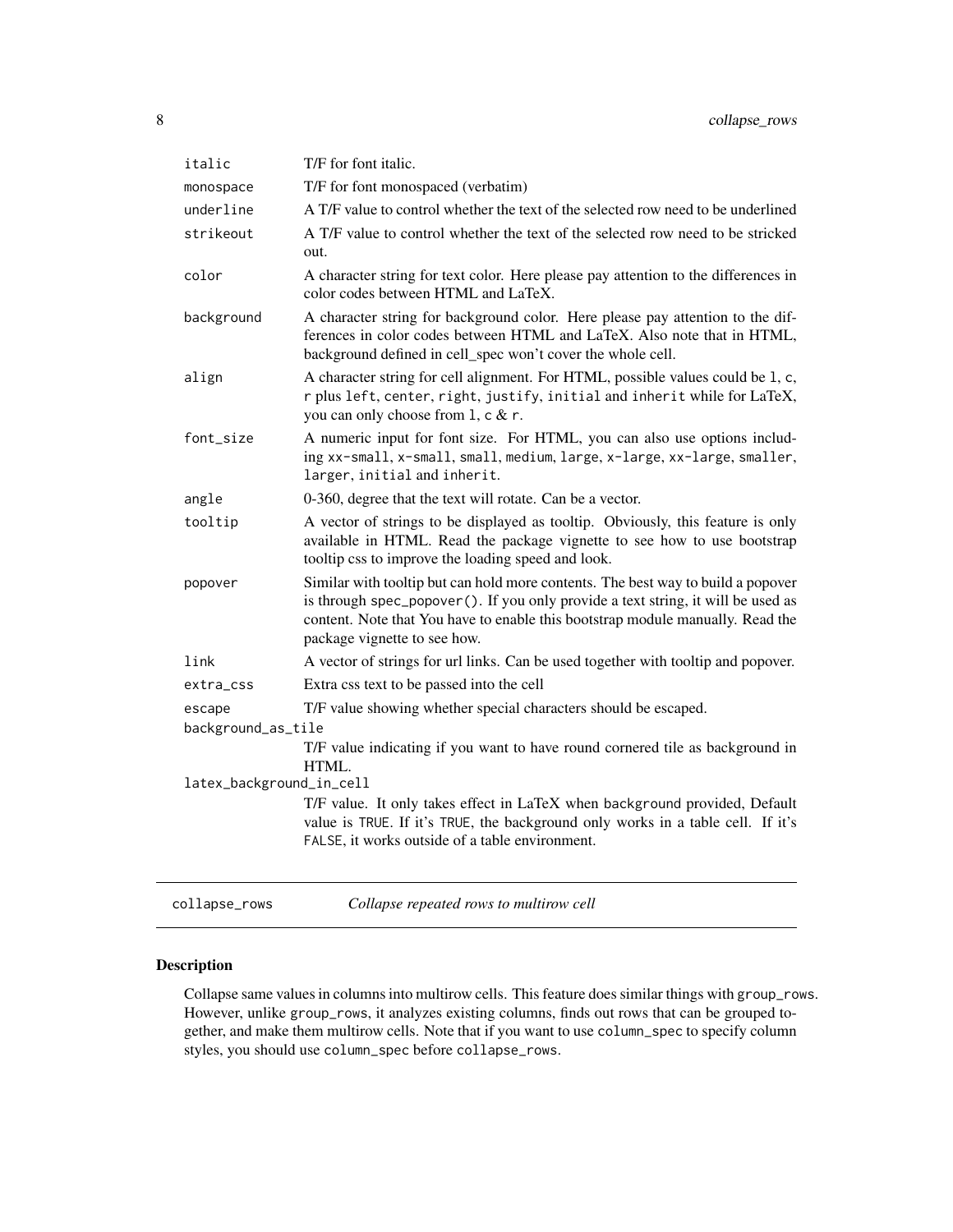# <span id="page-8-0"></span>column\_spec 9

#### Usage

```
collapse_rows(kable_input, columns = NULL, valign = c("middle", "top",
  "bottom"), latex_hline = c("full", "major", "none", "custom"),
  row_group_label_position = c("identity", "stack"),
  custom_latex_hline = NULL, row_group_label_fonts = NULL,
  headers_to_remove = NULL)
```
# Arguments

| kable_input              | Output of knitr:: kable() with format specified                                                                                                            |  |
|--------------------------|------------------------------------------------------------------------------------------------------------------------------------------------------------|--|
| columns                  | A numeric value or vector indicating in which column(s) rows need to be col-<br>lapsed.                                                                    |  |
| valign                   | Select from "top", "middle"(default), "bottom". The reason why "top" is not<br>default is that the multirow package on CRAN win-builder is not up to date. |  |
| latex_hline              | Option controlling the behavior of adding hilnes to table. Choose from full,<br>major, none, custom.                                                       |  |
| row_group_label_position |                                                                                                                                                            |  |
|                          | Option controlling positions of row group labels. Choose from identity, stack.                                                                             |  |
| custom_latex_hline       |                                                                                                                                                            |  |
|                          | Numeric column positions whose collapsed rows will be separated by hlines.                                                                                 |  |
| row_group_label_fonts    |                                                                                                                                                            |  |
|                          | A list of arguments that can be supplied to group_rows function to format the<br>row group label when row_group_label_position is stack                    |  |
| headers_to_remove        |                                                                                                                                                            |  |
|                          | Numeric column positions where headers should be removed when they are<br>stacked.                                                                         |  |
| mples                    |                                                                                                                                                            |  |
|                          |                                                                                                                                                            |  |

# Exar

```
dt <- data.frame(a = c(1, 1, 2, 2), b = c("a", "a", "a", "b"))
x <- knitr::kable(dt, "html")
collapse_rows(x)
```
column\_spec *Specify the look of the selected column*

#### Description

This function allows users to select a column and then specify its look.

### Usage

```
column_spec(kable_input, column, width = NULL, bold = FALSE,
  italic = FALSE, monospace = FALSE, underline = FALSE,
  strikeout = FALSE, color = NULL, background = NULL,border_left = FALSE, border_right = FALSE, width_min = NULL,
  width_max = NULL, extra_css = NULL, include_thead = FALSE)
```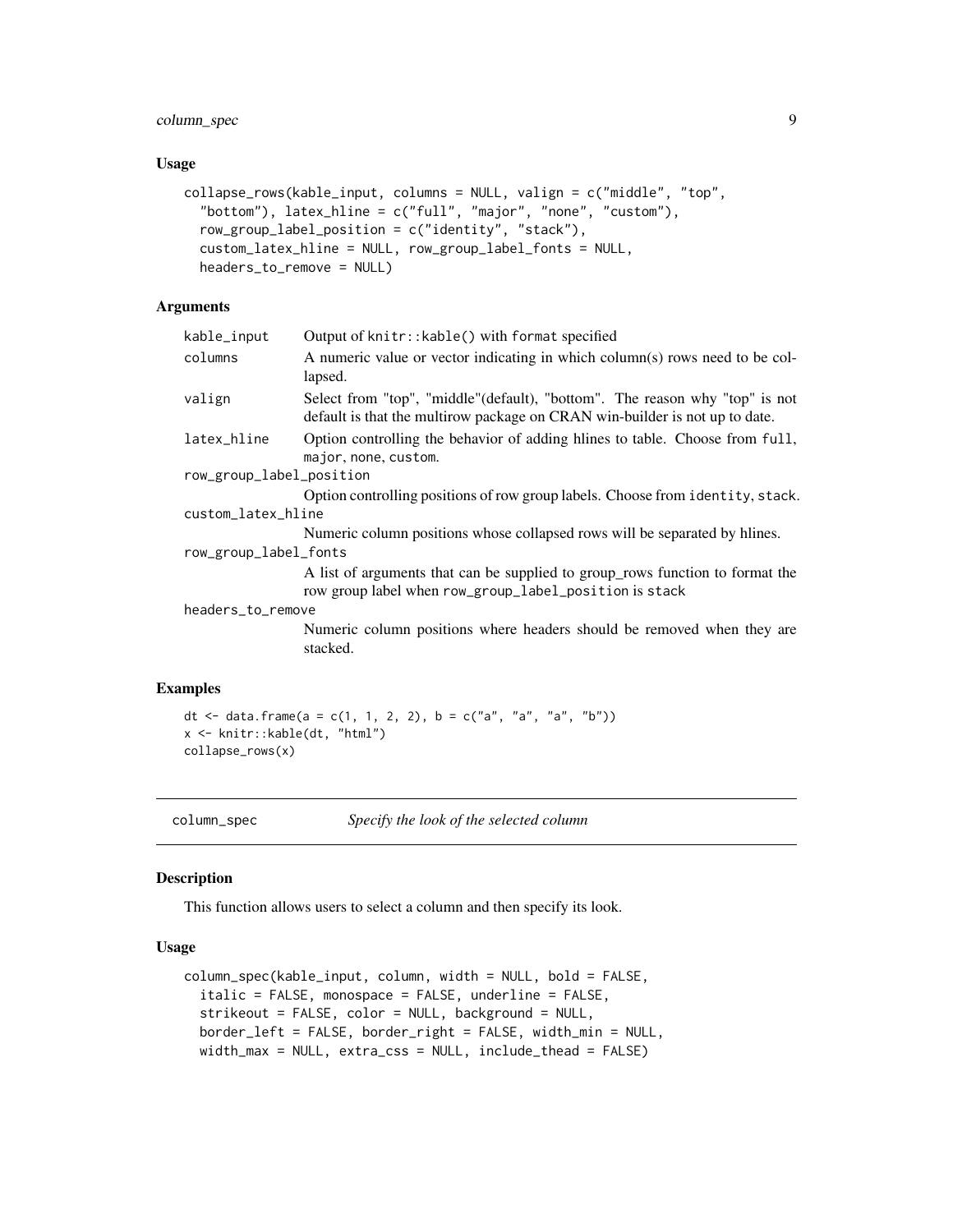# Arguments

| kable_input   | Output of knitr:: kable() with format specified                                                                                                                                                                                                   |
|---------------|---------------------------------------------------------------------------------------------------------------------------------------------------------------------------------------------------------------------------------------------------|
| column        | A numeric value or vector indicating which column(s) to be selected.                                                                                                                                                                              |
| width         | A character string telling HTML & LaTeX how wide the column needs to be,<br>e.g. "10cm", "3in" or "30em".                                                                                                                                         |
| bold          | A T/F value to control whether the text of the selected column need to be bolded.                                                                                                                                                                 |
| italic        | A T/F value to control whether the text of the selected column need to be em-<br>phasized.                                                                                                                                                        |
| monospace     | A T/F value to control whether the text of the selected column need to be<br>monospaced (verbatim)                                                                                                                                                |
| underline     | A T/F value to control whether the text of the selected row need to be underlined                                                                                                                                                                 |
| strikeout     | A T/F value to control whether the text of the selected row need to be stricked<br>out.                                                                                                                                                           |
| color         | A character string for column text color. Here please pay attention to the differ-<br>ences in color codes between HTML and LaTeX.                                                                                                                |
| background    | A character string for column background color. Here please pay attention to<br>the differences in color codes between HTML and LaTeX.                                                                                                            |
| border_left   | A logical variable indicating whether there should be a border line on the left of<br>the selected column. In HTML, you can also pass in a character string for the<br>CSS of the border line                                                     |
| border_right  | A logical variable indicating whether there should be a border line on the right<br>of the selected column. In HTML, you can also pass in a character string for the<br>CSS of the border line                                                    |
| width_min     | Only for HTML table. Normal column width will automatically collapse when<br>the window cannot hold enough contents. With this width_min, you can set up<br>a column with a width that won't collapse even when the window is not wide<br>enough. |
| width_max     | Only for HTML table. width_max defines the maximum width of table columns.                                                                                                                                                                        |
| extra_css     | Extra css text to be passed into the cells of the row. Note that it's not for the<br>whole column but to each individual cells                                                                                                                    |
| include_thead | T/F. A HTML only feature to contoll whether the header row will be manipu-<br>lated. Default is FALSE.                                                                                                                                            |

# Examples

```
x <- knitr::kable(head(mtcars), "html")
column_spec(x, 1:2, width = "20em", bold = TRUE, italic = TRUE)
```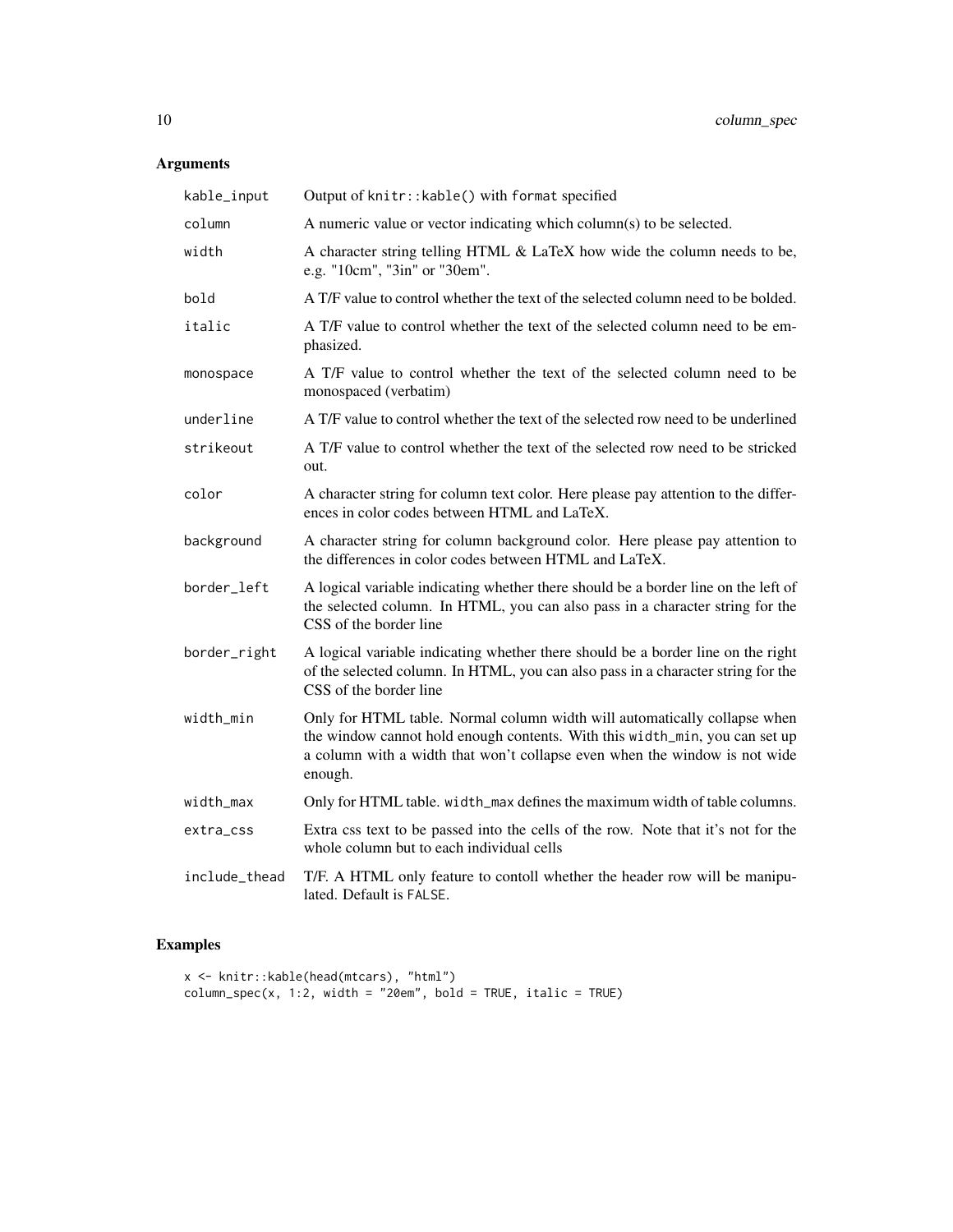<span id="page-10-0"></span>

footnote provides a more flexible way to add footnote. You can add mutiple sets of footnote using differeny notation system. It is also possible to specify footnote section header one by one and print footnotes as a chunk of texts.

#### Usage

```
footnote(kable_input, general = NULL, number = NULL, alphabet = NULL,
  symbol = NULL, footnote_order = c("general", "number", "alphabet",
 "symbol"), footnote_as_chunk = FALSE, escape = TRUE,
  threeparttable = FALSE, fixed_small_size = FALSE,
 general_title = "Note: ", number_title = "", alphabet_title = "",
  symbol_title = "", title_format = "italic", symbol_manual = NULL)
```

| kable_input       | HTML or LaTeX table generated by knitr:: kable                                                                                                                                                                                          |  |
|-------------------|-----------------------------------------------------------------------------------------------------------------------------------------------------------------------------------------------------------------------------------------|--|
| general           | Text for general footnote comments. Footnotes in this section won't be labeled<br>with any notations                                                                                                                                    |  |
| number            | A vector of footnote texts. Footnotes here will be numbered. There is no upper<br>cap for the number of footnotes here                                                                                                                  |  |
| alphabet          | A vector of footnote texts, Footnotes here will be labeled with abc. The vector<br>here should not have more than 26 elements.                                                                                                          |  |
| symbol            | A vector of footnote texts, Footnotes here will be labeled with special symbols.<br>The vector here should not have more than 20 elements.                                                                                              |  |
|                   | footnote_order The order of how to arrange general, number, alphabet and symbol.                                                                                                                                                        |  |
| footnote_as_chunk |                                                                                                                                                                                                                                         |  |
|                   | T/F value. Default is FALSE. It controls whether the footnotes should be printed<br>in a chunk (without line break).                                                                                                                    |  |
| escape            | T/F value. It controls whether the contents and titles should be escaped against<br>HTML or LaTeX. Default is TRUE.                                                                                                                     |  |
|                   | threeparttable T/F value for whether to use LaTeX package threeparttable. Threeparttable will<br>force the width of caption and footnotes be the width of the original table. It's<br>useful when you have long paragraph of footnotes. |  |
| fixed_small_size  |                                                                                                                                                                                                                                         |  |
|                   | T/F When you want to keep the footnote small after specifying large font size<br>with the kable_styling() (e.g. ideal font for headers and table content with small<br>font in footnotes).                                              |  |
| general_title     | Section header for general footnotes. Default is "Note: ".                                                                                                                                                                              |  |
| number_title      | Section header for number footnotes. Default is "".                                                                                                                                                                                     |  |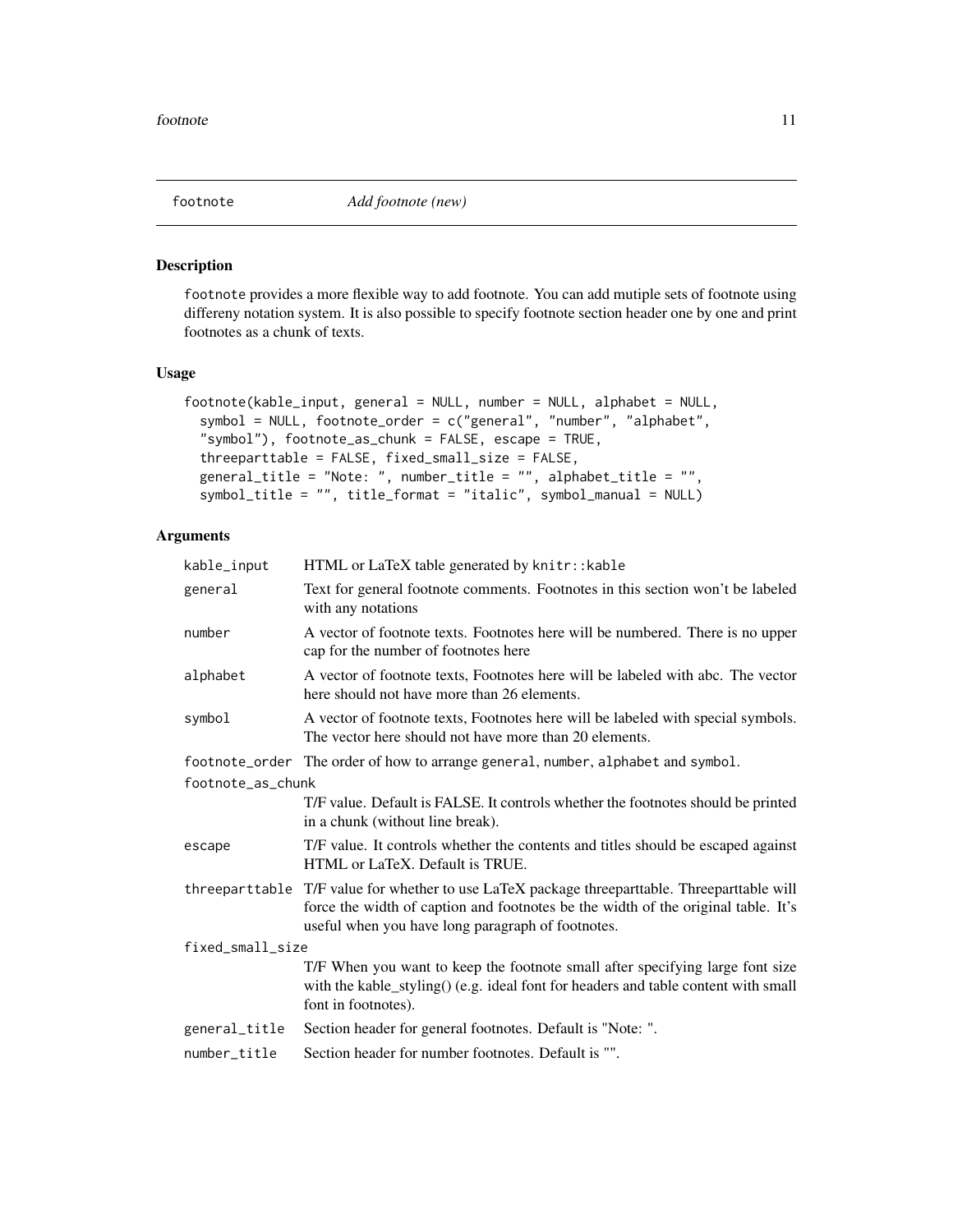<span id="page-11-0"></span>

|              | alphabet_title Section header for alphabet footnotes. Default is "".                                                                             |
|--------------|--------------------------------------------------------------------------------------------------------------------------------------------------|
| symbol_title | Section header for symbol footnotes. Default is "".                                                                                              |
| title_format | Choose from "italic" (default), "bold" and "underline". Multiple options are pos-<br>sible.                                                      |
|              | symbol_manual User can manually supply a vector of either html or latex symbols. For example,<br>symbol_manual = $c('*', '\\\dag', '\\\ddag').'$ |

#### Examples

```
dt <- mtcars[1:5, 1:5]
footnote(knitr::kable(dt, "html"), alphabet = c("Note a", "Note b"))
```
footnote\_marker\_number

*Footnote marker*

#### Description

Put footnote mark in superscription in table. Unless you are using it in the caption of kable, you will need to put escape = F in kable (similar with cell\_spec). Again, similar with cell\_spec, the format option here can read default value from global option knitr.table.format.

#### Usage

footnote\_marker\_number(x, format, double\_escape = FALSE)

footnote\_marker\_alphabet(x, format, double\_escape = FALSE)

footnote\_marker\_symbol(x, format, double\_escape = FALSE)

#### Arguments

| $\mathsf{X}$  | a number. For example, for footnote_marker_alphabet(2) will return "b" in<br>HTML.                                                                                            |
|---------------|-------------------------------------------------------------------------------------------------------------------------------------------------------------------------------|
| format        | Either html or latex. All functions here can read default value from global<br>option knitr.table.format.                                                                     |
| double_escape | T/F if output is in LaTeX, whether it should be double escaped. If you are using<br>footnote_markeringroup_rows'' labeling row or add_header_above, you need to set this to I |

#### Examples

```
dt <- mtcars[1:5, 1:5]
colnames(dt)[1] <- paste0("mpg", footnote_marker_alphabet(2, "html"))
rownames(dt)[2] <- paste0(rownames(dt)[2], footnote_marker_alphabet(1, "html"))
footnote(knitr::kable(dt, "html"), alphabet = c("Note a", "Note b"))
```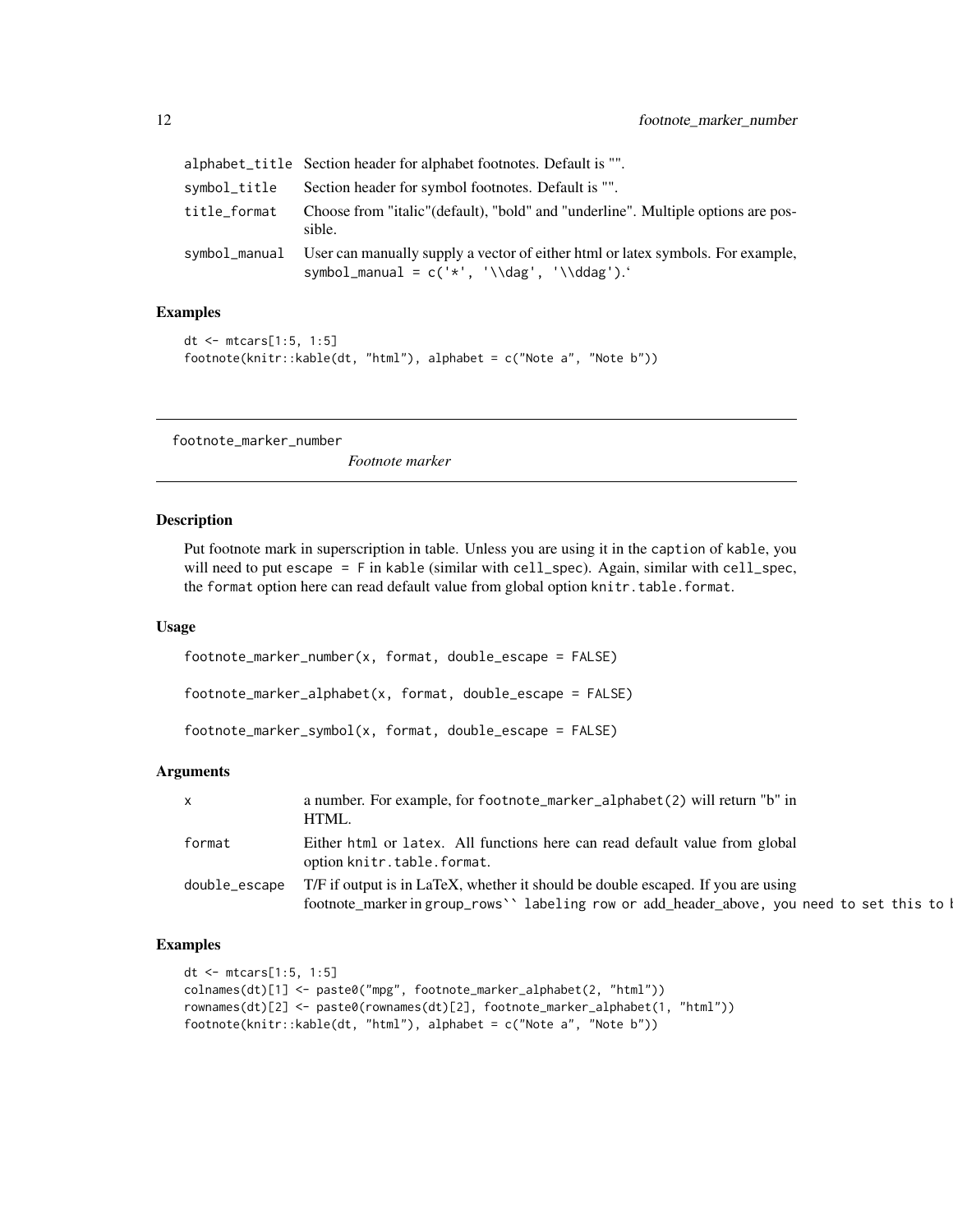<span id="page-12-0"></span>

Group a few rows in a table together under a label.

# Usage

```
group_rows(kable_input, group_label = NULL, start_row = NULL,
  end_row = NULL, index = NULL,
  label_row_css = "border-bottom: 1px solid;",
  latex_gap_space = "0.3em", escape = TRUE, latex_align = "l",
  colnum = NULL, bold = TRUE, italic = FALSE, hline_before = FALSE,
 hline_after = FALSE, extra_latex_after = NULL, indent = TRUE)
pack_rows(kable_input, group_label = NULL, start_row = NULL,
  end_row = NULL, index = NULL,
  label_row_css = "border-bottom: 1px solid;",
  latex_gap_space = "0.3em", escape = TRUE, latex_align = "l",
  colnum = NULL, bold = TRUE, italic = FALSE, hline_before = FALSE,
 hline_after = FALSE, extra_latex_after = NULL, indent = TRUE)
```

| kable_input     | Output of knitr:: kable() with format specified                                                                                                                                                                                                                  |  |
|-----------------|------------------------------------------------------------------------------------------------------------------------------------------------------------------------------------------------------------------------------------------------------------------|--|
| group_label     | A character string for the name of the group                                                                                                                                                                                                                     |  |
| start_row       | A numeric value that tells the function in which row the group starts. Note that<br>the counting excludes header rows and other group labeling rows                                                                                                              |  |
| end_row         | A numeric value that tells the function in which row the group ends.                                                                                                                                                                                             |  |
| index           | A named vector providing the index for robust row-grouping tasks. Basically,<br>you can use it in the same way as add_header_above().                                                                                                                            |  |
| label_row_css   | A character string for any customized css used for the labeling row. By default,<br>the labeling row will have a solid black line underneath. Only useful for HTML<br>documents.                                                                                 |  |
| latex_gap_space |                                                                                                                                                                                                                                                                  |  |
|                 | A character value telling LaTeX how large the gap between the previous row<br>and the group labeling row. Only useful for LaTeX documents.                                                                                                                       |  |
| escape          | A T/F value showing whether special characters should be escaped.                                                                                                                                                                                                |  |
| latex_align     | Adjust justification of group_label in latex only. Value should be "c" for centered<br>on row, "r" for right justification, or "l" for left justification. Default Value is "l"<br>If using html, the alignment can be set by using the label_row_css parameter. |  |
| colnum          | A numeric that determines how many columns the text should span. The default<br>setting will have the text span the entire length.                                                                                                                               |  |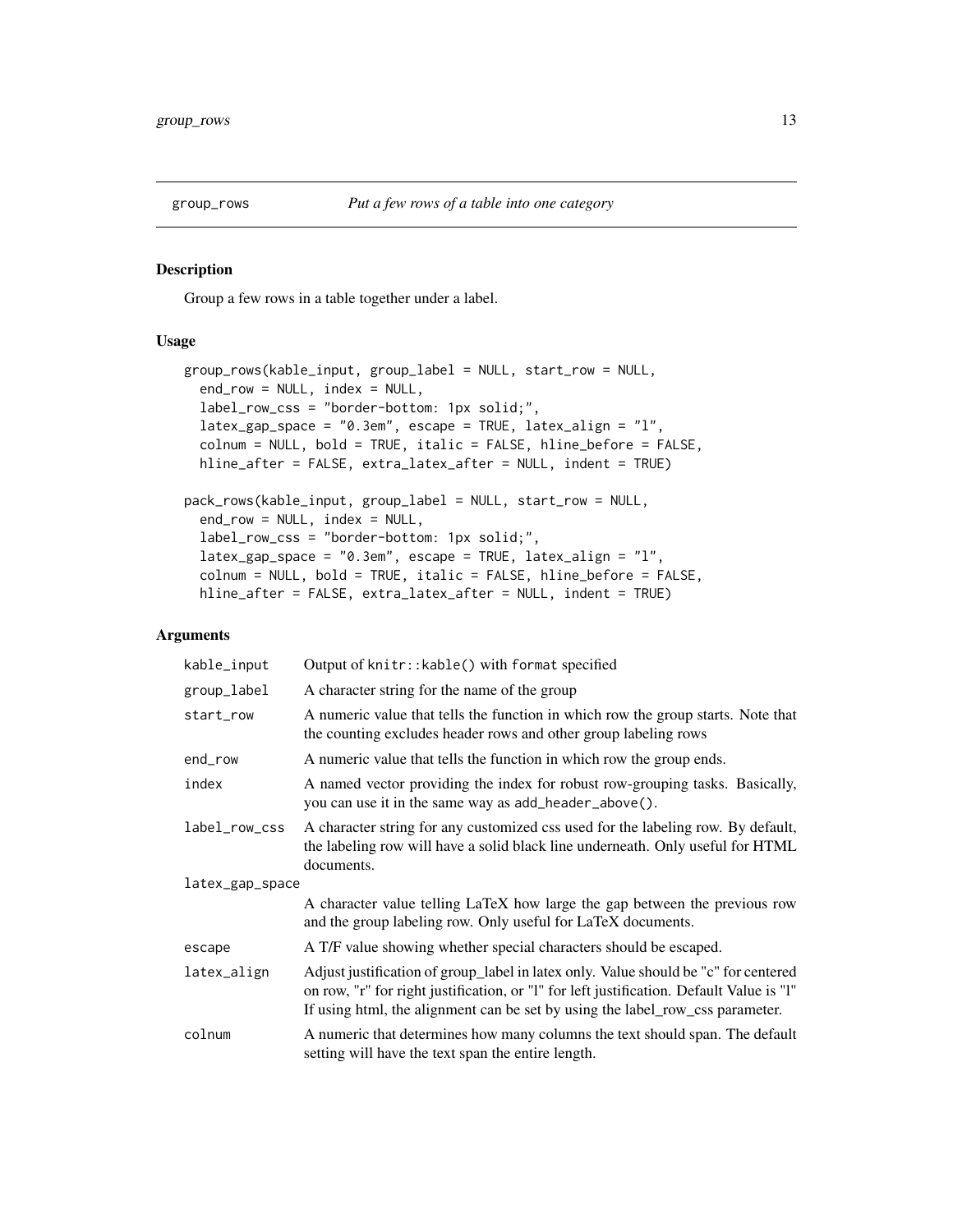<span id="page-13-0"></span>

| bold              | A T/F value to control whether the text should be bolded.                                       |
|-------------------|-------------------------------------------------------------------------------------------------|
| italic            | A T/F value to control whether the text should to be emphasized.                                |
| hline_before      | A T/F value that addes a horizontal line before the group_row label. Default<br>value is False. |
| hline_after       | A replicate of hline. after in xtable. It addes a hline after the row                           |
| extra_latex_after |                                                                                                 |
|                   | Extra LaTeX text to be added after the row.                                                     |
| indent            | A T?F value to control whether list items are indented.                                         |

# Examples

```
x <- knitr::kable(head(mtcars), "html")
# Put Row 2 to Row 5 into a Group and label it as "Group A"
pack_rows(x, "Group A", 2, 5)
```
html\_dependency\_bsTable

*HTML dependency for Twitter bootstrap (table only)*

# Description

HTML dependency for Twitter bootstrap (table only)

# Usage

```
html_dependency_bsTable()
```
html\_dependency\_kePrint

*HTML dependency for js script to enable bootstrap tooltip and popup message*

# Description

HTML dependency for js script to enable bootstrap tooltip and popup message

# Usage

html\_dependency\_kePrint()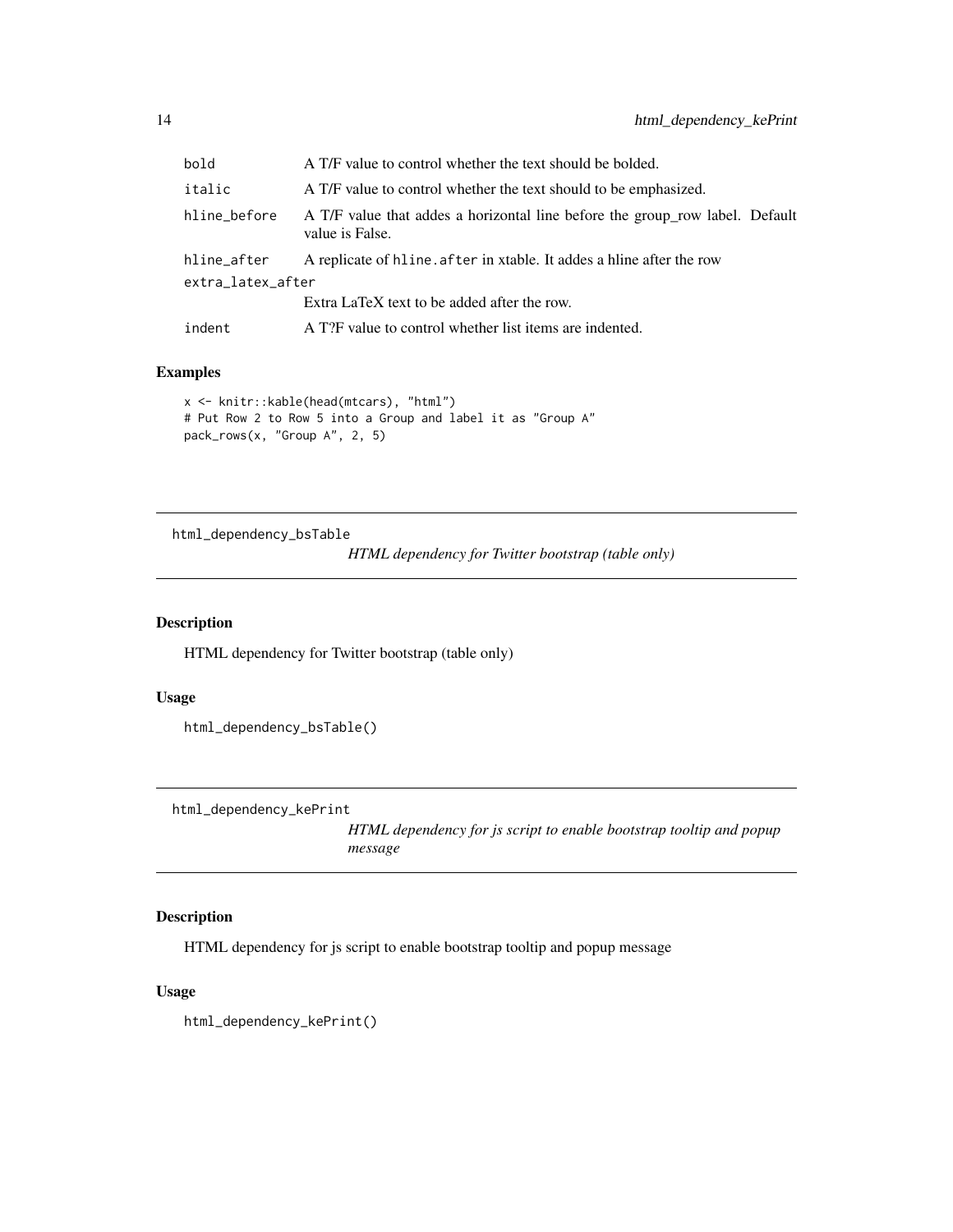<span id="page-14-0"></span>kableExtra\_latex\_packages

*LaTeX Packages*

# Description

This function shows all LaTeX packages that is supposed to be loaded for this package in a rmarkdown yaml format.

# Usage

```
kableExtra_latex_packages()
```
kable\_as\_image *Deprecated*

### Description

deprecated

#### Usage

```
kable_as_image(kable_input, filename = NULL, file_format = "png",
  latex_header_includes = NULL, keep_pdf = FALSE, density = 300,
 keep_tex = FALSE)
```

| kable_input           | Raw LaTeX code to generate a table. It doesn't have to came from kable or<br>kableExtra.                                                                                                                                                                                                            |
|-----------------------|-----------------------------------------------------------------------------------------------------------------------------------------------------------------------------------------------------------------------------------------------------------------------------------------------------|
| filename              | Character String. If specified, the image will be saved under the specified (path<br>&) name. You don't need to put file format like ".png" here.                                                                                                                                                   |
| file_format           | Character String to specify image format, such as png, jpeg, gif, tiff, etc.<br>Default is png.                                                                                                                                                                                                     |
| latex_header_includes |                                                                                                                                                                                                                                                                                                     |
|                       | A character vector of extra LaTeX header stuff. Each element is a row. You can<br>have things like c("\\usepackage{threeparttable}", "\\usepackage{icons}")<br>You could probably add your language package here if you use non-English text<br>in your table, such as \\usepackage[magyar]{babe1}. |
| keep_pdf              | A T/F option to control if the mid-way standalone pdf should be kept. Default<br>is FALSE.                                                                                                                                                                                                          |
| density               | Resolution to read the PDF file. Default value is 300, which should be sufficient<br>in most cases.                                                                                                                                                                                                 |
| keep_tex              | A T/F option to control if the latex file that is initially created should be kept.<br>Default is FALSE.                                                                                                                                                                                            |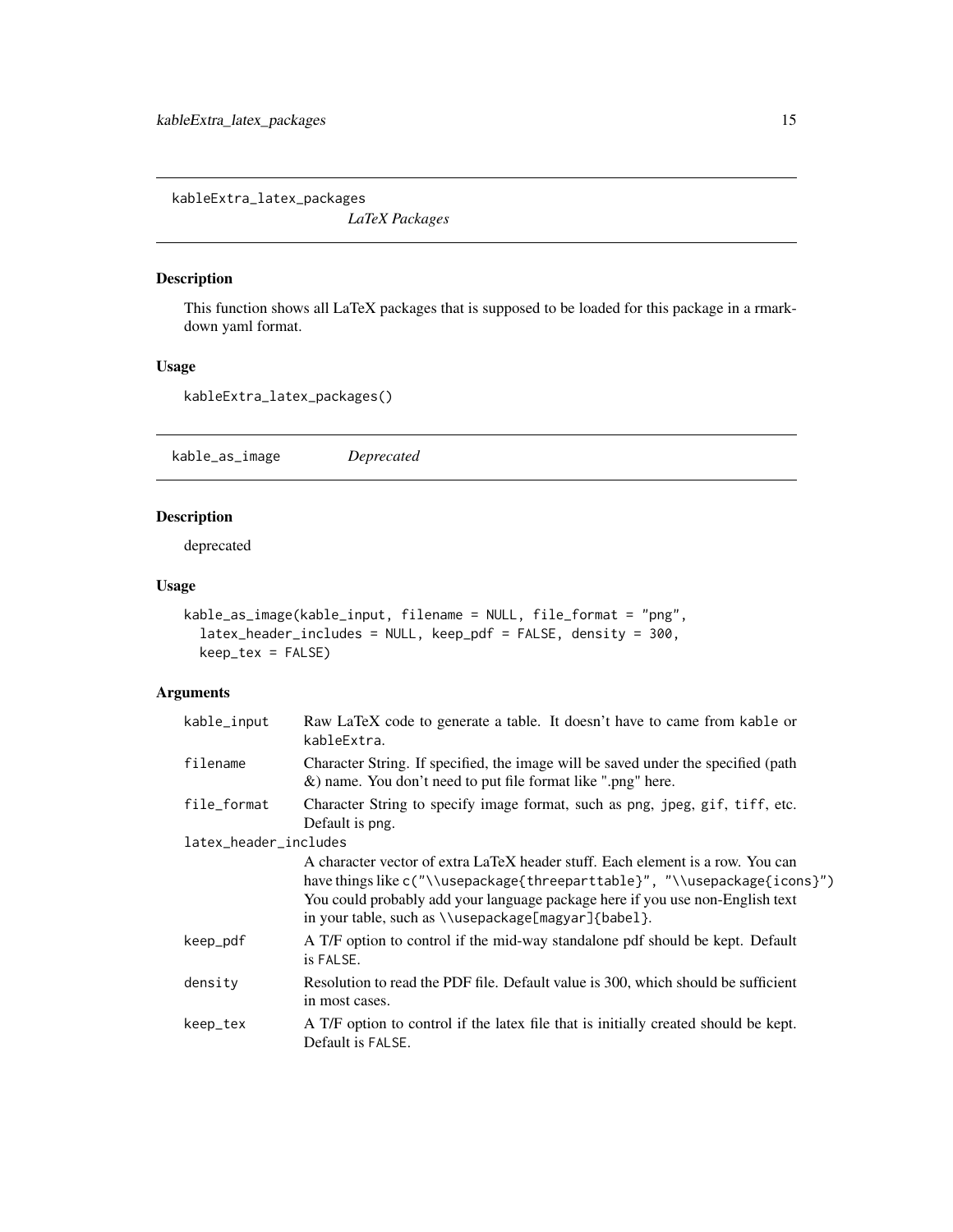<span id="page-15-0"></span>

This function will read kable as a xml file

#### Usage

kable\_as\_xml(x)

#### Arguments

x kable or kableExtra object

kable\_styling *HTML table attributes*

#### Description

This function provides a cleaner approach to modify the style of HTML tables other than using the table.attr option in knitr::kable(). Note that those bootstrap options requires Twitter bootstrap theme, which is not avaiable in some customized template being loaded.

#### Usage

```
kable_styling(kable_input, bootstrap_options = "basic",
  latex_options = "basic", full_width = NULL, position = "center",
  font_size = NULL, row_label_position = "l",
  repeat_header_text = "\\textit{(continued)}",
  repeat_header_method = c("append", "replace"),
  repeat_header_continued = FALSE, stripe_color = "gray!6",
  stripe_index = NULL, latex_table_env = NULL, protect_latex = TRUE,
  table.envir = "table", fixed_thead = FALSE)
```
#### Arguments

kable\_input Output of knitr::kable() with format specified

bootstrap\_options

A character vector for bootstrap table options. Please see package vignette or visit the w3schools' [Bootstrap Page](https://www.w3schools.com/bootstrap/bootstrap_tables.asp) for more information. Possible options include basic, striped, bordered, hover, condensed and responsive.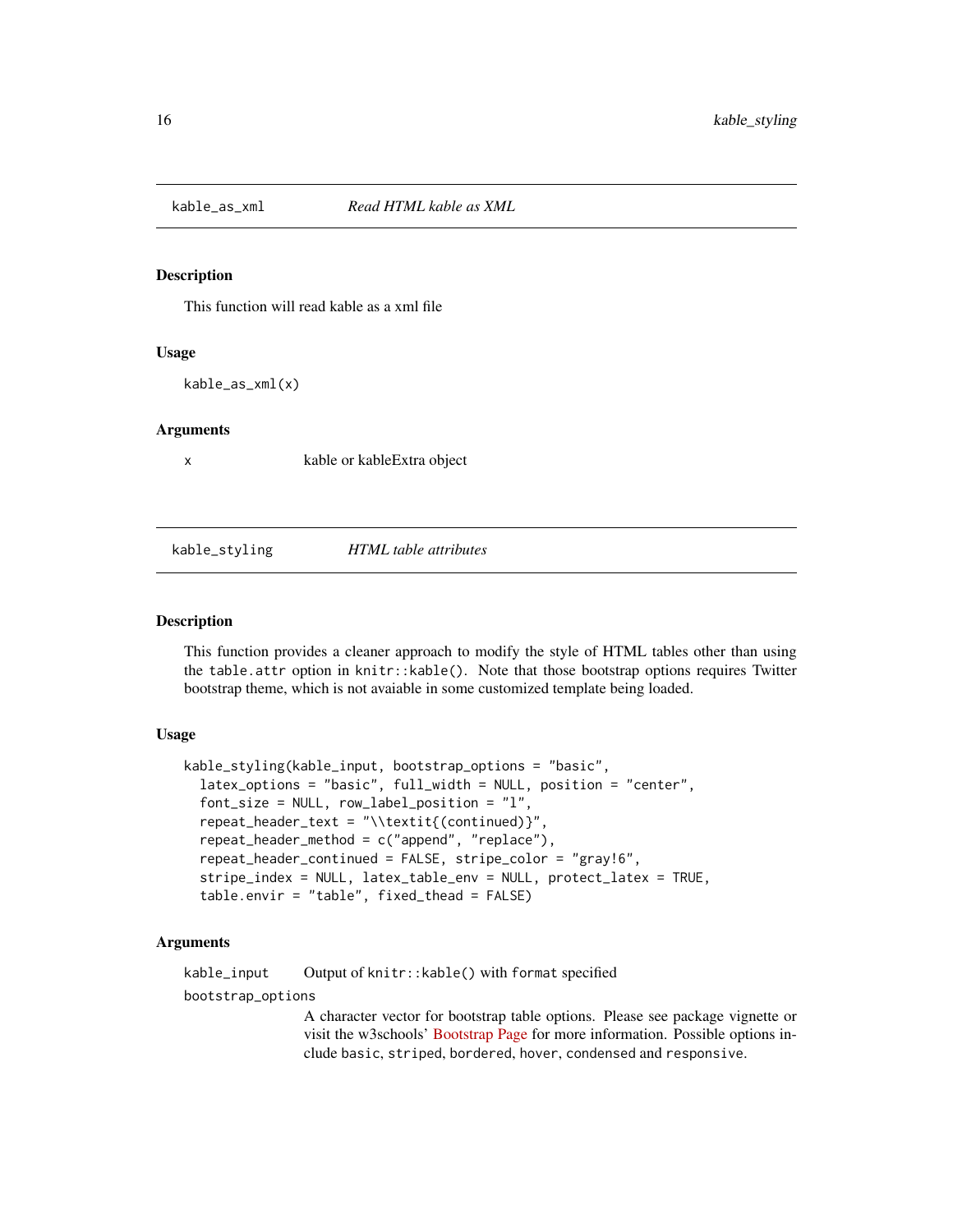- latex\_options A character vector for LaTeX table options. Please see package vignette for more information. Possible options include basic, striped, hold\_position, HOLD\_position, scale\_down  $&$  repeat\_header. striped will add alternative row colors to the table. It will imports LaTeX package xcolor if enabled. hold\_position will "hold" the floating table to the exact position. It is useful when the LaTeX table is contained in a table environment after you specified captions in kable(). It will force the table to stay in the position where it was created in the document. A stronger version: HOLD\_position requires the float package and specifies [H]. scale\_down is useful for super wide table. It will automatically adjust the table to page width. repeat\_header in only meaningful in a longtable environment. It will let the header row repeat on every page in that long table.
- full\_width A TRUE or FALSE variable controlling whether the HTML table should have 100% width. Since HTML and pdf have different flavors on the preferable format for full\_width. If not specified, a HTML table will have full width by default but this option will be set to FALSE for a LaTeX table
- position A character string determining how to position the table on a page. Possible values include left, center, right, float\_left and float\_right. Please see the package doc site for demonstrations. For a LaTeX table, if float\_\* is selected, LaTeX package wrapfig will be imported.
- font\_size A numeric input for table font size
- row\_label\_position

A character string determining the justification of the row labels in a table. Possible values inclued l for left, c for center, and r for right. The default value is l for left justifcation.

repeat\_header\_text

LaTeX option. A text string you want to append on or replace the caption.

repeat\_header\_method

LaTeX option, can either be append(default) or replace

repeat\_header\_continued

T/F or a text string. Whether or not to put a continued mark on the second page of longtable. If you put in text, we will use this text as the "continued" mark.

- stripe\_color LaTeX option allowing users to pick a different color for their strip lines. This option is not available in HTML
- stripe\_index LaTeX option allowing users to customize which rows should have stripe color. latex\_table\_env

LaTeX option. A character string to define customized table environment such as tabu or tabularx.You shouldn't expect all features could be supported in selfdefined environments.

- protect\_latex If TRUE, LaTeX code embedded between dollar signs will be protected from HTML escaping.
- table.envir LaTeX floating table environment. kable\_style will put a plain no-caption table in a table environment in order to center the table. You can specify this option to things like table\* or float\* based on your need.
- fixed\_thead HTML table option so table header row is fixed at top. Values can be either T/F or list(enabled =  $T/F$ , background = "anycolor").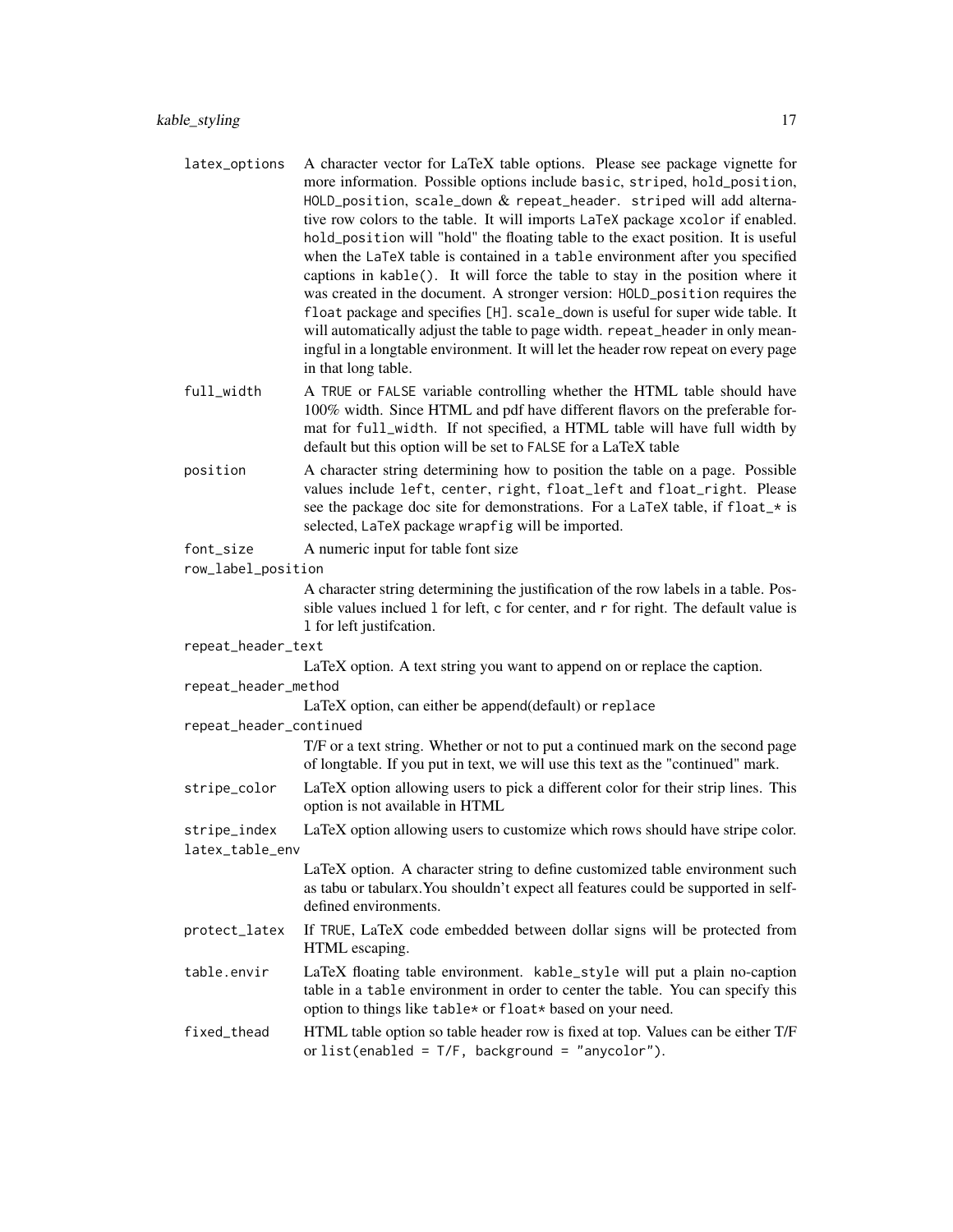# <span id="page-17-0"></span>Details

For LaTeX, if you use other than English environment

- all tables are converted to 'UTF-8'. If you use, for example, Hungarian characters on a Windows machine, make sure to use Sys.setlocale("LC\_ALL","Hungarian") to avoid unexpected conversions.
- protect\_latex = TRUE has no effect.

For HTML,

• protect\_latex = TRUE is for including complicated math in HTML output. The LaTeX may not include dollar signs even if they are escaped. Pandoc's rules for recognizing embedded LaTeX are used.

# Examples

```
x_html <- knitr::kable(head(mtcars), "html")
kable_styling(x_html, "striped", position = "left", font_size = 7)
```

```
x_latex <- knitr::kable(head(mtcars), "latex")
kable_styling(x_latex, latex_options = "striped", position = "float_left")
```
landscape *Print the table on an isolated landscape page in PDF*

#### Description

This function will put the table on an single landscape page. It's useful for wide tables that cann't be printed on a portrait page.

#### Usage

```
landscape(kable_input, margin = NULL)
```
# Arguments

| kable_input | Output of knitr:: kable() with format specified                                       |  |
|-------------|---------------------------------------------------------------------------------------|--|
| margin      | Customizable page margin for special needs. Values can be "1cm", "1in" or<br>similar. |  |

#### Examples

```
landscape(knitr::kable(head(mtcars), "latex"))
```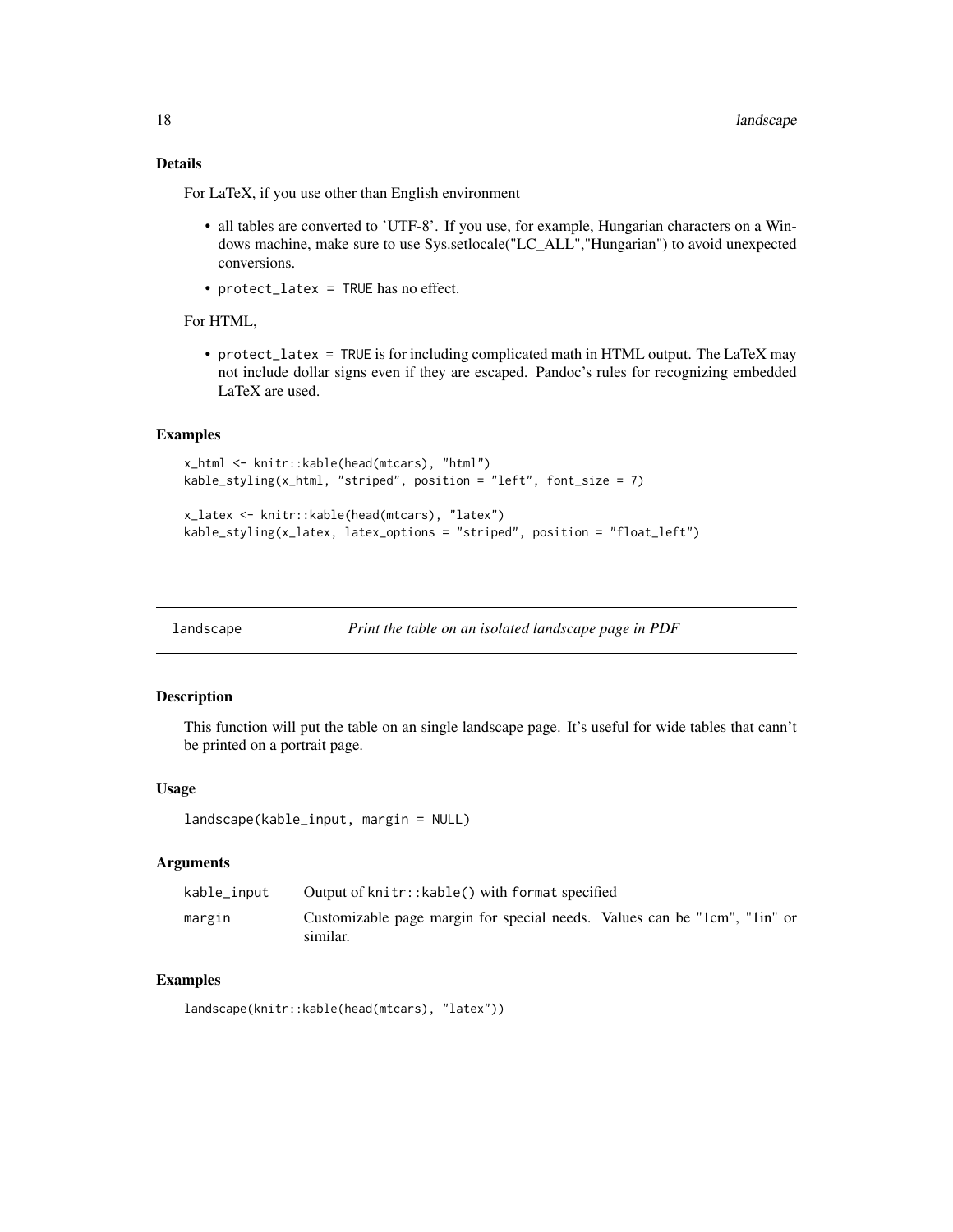<span id="page-18-0"></span>

This function generate LaTeX code of makecell so that users can have linebreaks in their table

# Usage

```
linebreak(x, align = c("l", "c", "r"), double_escape = F,
  linebreaker = "\n\n\in
```
# Arguments

| X.          | A character vector                                                                  |
|-------------|-------------------------------------------------------------------------------------|
| align       | Choose from "I". "c" or "r"                                                         |
|             | double_escape Whether special character should be double escaped. Default is FALSE. |
| linebreaker | Symbol for line breaks to replace. Default is $\ln$ .                               |

|  | magic_mirror | Magic mirror that returns kable's attributes |
|--|--------------|----------------------------------------------|
|--|--------------|----------------------------------------------|

# Description

Mirror mirror tell me, how does this kable look like?

#### Usage

```
magic_mirror(kable_input)
```
# Arguments

kable\_input The output of kable

# Examples

magic\_mirror(knitr::kable(head(mtcars), "html"))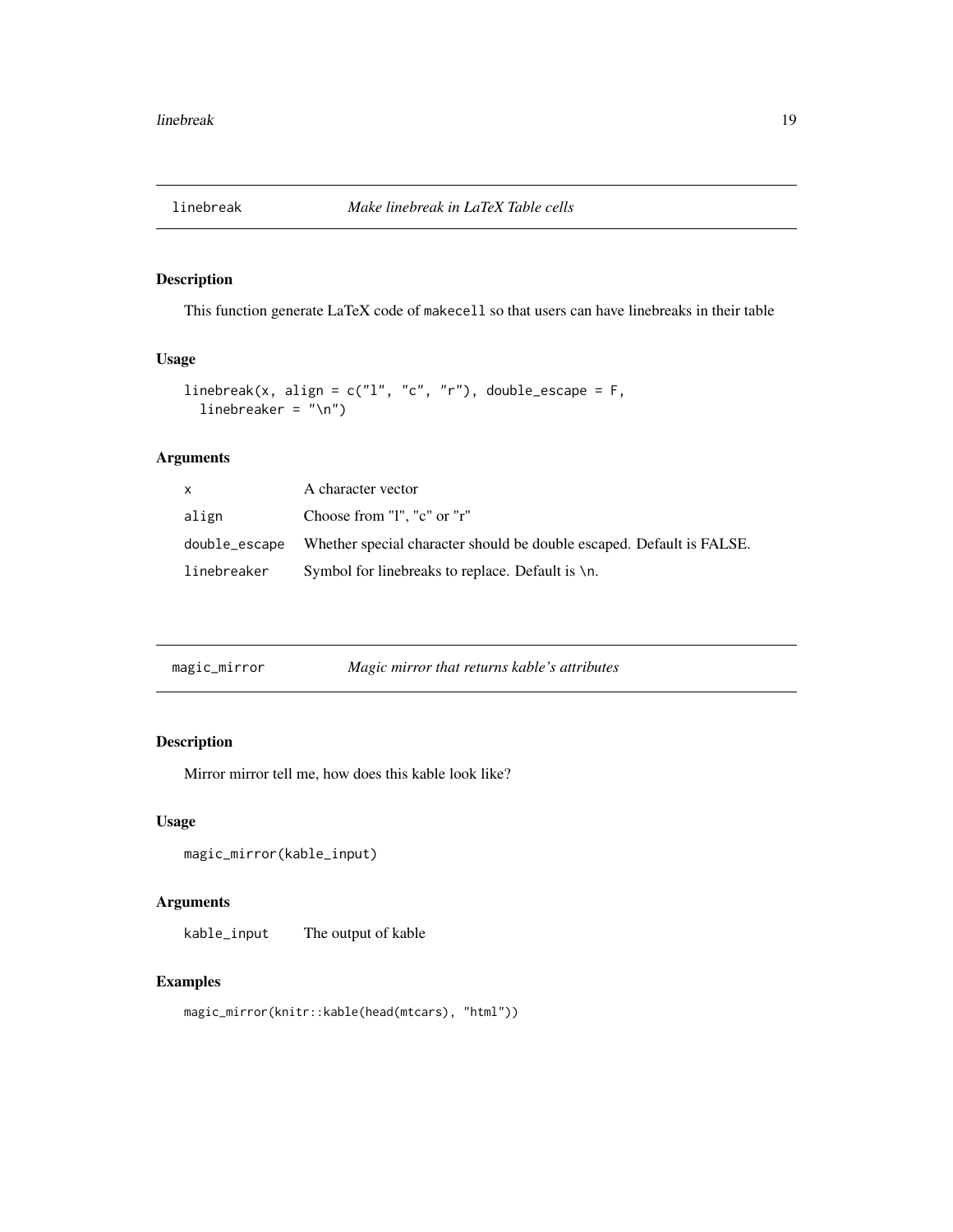<span id="page-19-0"></span>

If the export format of the Rmarkdown document exist,

### Usage

rmd\_format()

row\_spec *Specify the look of the selected row*

# Description

This function allows users to select a row and then specify its look. It can also specify the format of the header row when  $row = 0$ .

# Usage

```
row_spec(kable_input, row, bold = FALSE, italic = FALSE,
 monospace = FALSE, underline = FALSE, strikeout = FALSE,
 color = NULL, background = NULL, align = NULL, font_size = NULL,
 angle = NULL, extra_css = NULL, hline_after = FALSE,
 extra_latex_after = NULL)
```

| kable_input | Output of knitr:: kable() with format specified                                                                                     |
|-------------|-------------------------------------------------------------------------------------------------------------------------------------|
| row         | A numeric value or vector indicating which row(s) to be selected. You don't<br>need to count in header rows or group labeling rows. |
| bold        | A T/F value to control whether the text of the selected row need to be bolded.                                                      |
| italic      | A T/F value to control whether the text of the selected row need to be empha-<br>sized.                                             |
| monospace   | A T/F value to control whether the text of the selected row need to be monospaced<br>(verbatim)                                     |
| underline   | A T/F value to control whether the text of the selected row need to be underlined                                                   |
| strikeout   | A T/F value to control whether the text of the selected row need to be stricked<br>out.                                             |
| color       | A character string for row text color. For example, "red" or "#BBBBBB".                                                             |
| background  | A character string for row background color. Here please pay attention to the<br>differences in color codes between HTML and LaTeX. |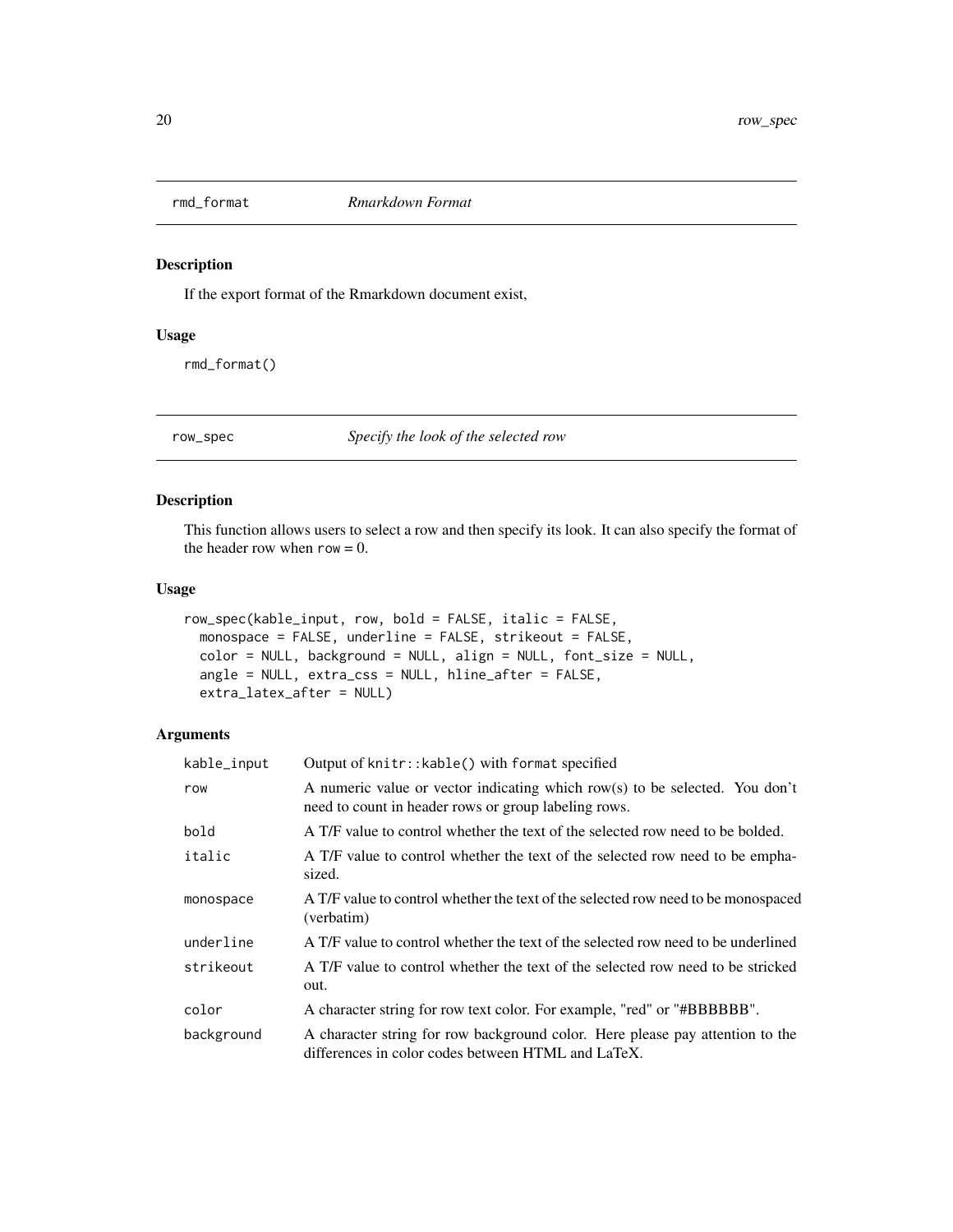# <span id="page-20-0"></span>save\_kable 21

| align             | A character string for cell alignment. For HTML, possible values could be 1, c,<br>r plus left, center, right, justify, initial and inherit while for LaTeX,<br>you can only choose from $1, c \& r$ . |
|-------------------|--------------------------------------------------------------------------------------------------------------------------------------------------------------------------------------------------------|
| font_size         | A numeric input for font size. For HTML, you can also use options includ-<br>ing xx-small, x-small, small, medium, large, x-large, xx-large, smaller,<br>larger, initial and inherit.                  |
| angle             | 0-360, degree that the text will rotate.                                                                                                                                                               |
| extra_css         | Extra css text to be passed into the cells of the row. Note that it's not for the<br>whole row.                                                                                                        |
| hline_after       | T/F. A replicate of hline, after in xtable. It addes a hline after ther row                                                                                                                            |
| extra_latex_after |                                                                                                                                                                                                        |
|                   | Extra LaTeX text to be added after the row. Similar with add, to, row in xtable                                                                                                                        |
|                   |                                                                                                                                                                                                        |

# Examples

x <- knitr::kable(head(mtcars), "html")  $row\_spec(x, 1:2, bold = TRUE, italic = TRUE)$ 

save\_kable *Save kable to files*

# Description

Save kable to files

# Usage

```
save_kable(x, file, bs_theme = "simplex", self_contained = TRUE,
 extra_dependencies = NULL, ..., latex_header_includes = NULL,
 keep_tex = FALSE)
```

| A piece of HTML code for tables, usually generated by kable and kable Extra                                                                      |
|--------------------------------------------------------------------------------------------------------------------------------------------------|
| save to files. If the input table is in HTML and the output file ends with .png,<br>. pdf and . jpeg, webshot will be used to do the conversion. |
| Which Bootstrap theme to use                                                                                                                     |
| self_contained Will the files be self-contained?                                                                                                 |
| extra_dependencies                                                                                                                               |
| Additional HTML dependencies. For example, list (                                                                                                |
| Additional variables being passed to webshot: : webshot. This is for HTML<br>only.                                                               |
|                                                                                                                                                  |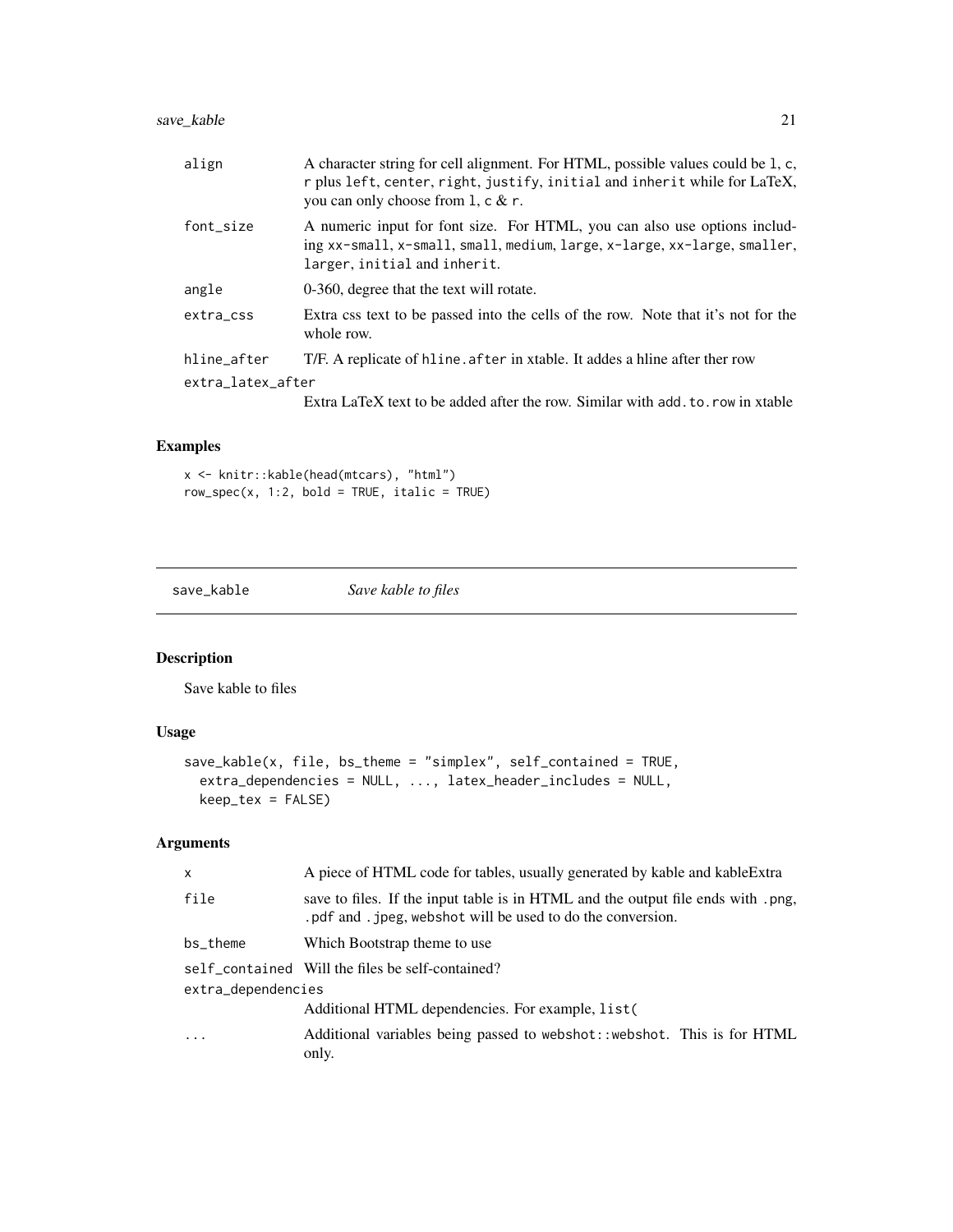<span id="page-21-0"></span>

| latex_header_includes |                                                                                                                                      |
|-----------------------|--------------------------------------------------------------------------------------------------------------------------------------|
|                       | A character vector of extra LaTeX header stuff. Each element is a row. You can                                                       |
|                       | have things like c("\\usepackage{threeparttable}", "\\usepackage{icons}")                                                            |
|                       | You could probably add your language package here if you use non-English text<br>in your table, such as \\usepackage[magyar]{babe1}. |
| keep_tex              | A T/F option to control if the latex file that is initially created should be kept.<br>Default is FALSE.                             |
|                       |                                                                                                                                      |

scroll\_box *Put a HTML table into a scrollable box*

# Description

This function will put a HTML kable object in a fixed-height, fixed-width or both box and make it scrollable.

# Usage

```
scroll_box(kable_input, height = NULL, width = NULL,
 box_css = "border: 1px solid #ddd; padding: 5px; ", extra_css = NULL,
 fixed_thead = TRUE)
```
#### Arguments

| kable_input | A HTML kable object                                                                                                                    |
|-------------|----------------------------------------------------------------------------------------------------------------------------------------|
| height      | A character string indicating the height of the box, e.g. "50px"                                                                       |
| width       | A character string indicating the width of the box, e.g. "100px"                                                                       |
| box_css     | CSS text for the box                                                                                                                   |
| extra_css   | Extra CSS styles                                                                                                                       |
| fixed_thead | HTML table option so table header row is fixed at top. Values can be either T/F<br>or list(enabled = $T/F$ , background = "anycolor"). |

#### Examples

```
## Not run:
# Specify table size by pixels
kable(cbind(mtcars, mtcars), "html") %>%
    kable_styling() %>%
    scroll_box(width = "500px", height = "200px")# Specify by percent
```

```
kable(cbind(mtcars, mtcars), "html") %>%
   kable_styling() %>%
    scroll_box(width = "100\%", height = "200px")
```
## End(Not run)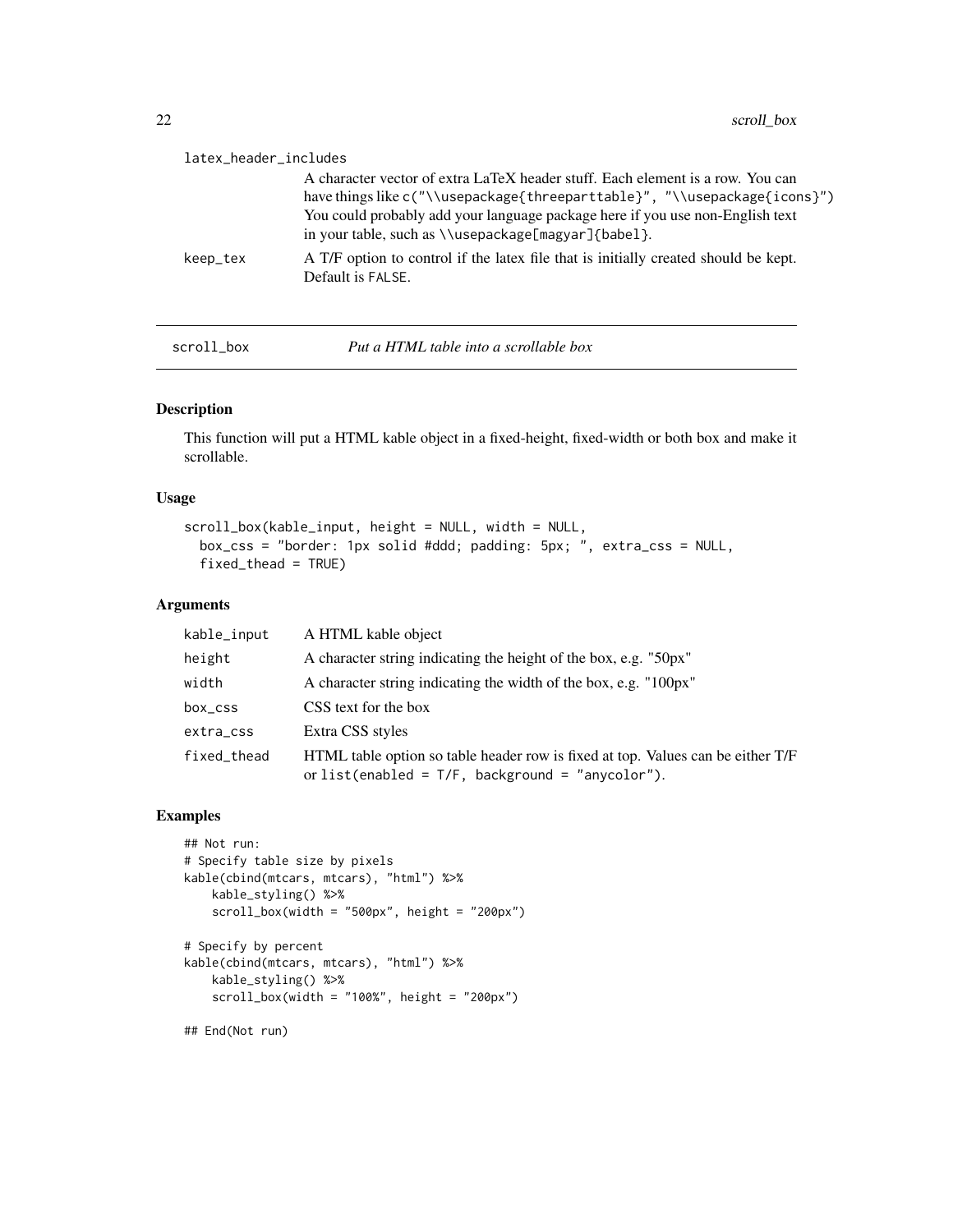<span id="page-22-0"></span>

Generate rotation angle for continuous values

# Usage

spec\_angle(x, begin, end, scale\_from = NULL)

# Arguments

| $\mathsf{X}$ | continuous vectors of values                                                      |
|--------------|-----------------------------------------------------------------------------------|
| begin        | Smallest degree to rotate. Default is 0                                           |
| end          | Largest degree to rotate. Default is 359.                                         |
| scale_from   | input range (vector of length two). If not given, is calculated from the range of |

spec\_color *Generate viridis Color code for continuous values*

# Description

Generate viridis Color code for continuous values

# Usage

```
spec\_color(x, alpha = 1, begin = 0, end = 1, direction = 1,option = "D", na_color = "#BBBBBB", scale_from = NULL)
```

| $\mathsf{x}$ | continuous vectors of values                                                                                                                                                                                          |
|--------------|-----------------------------------------------------------------------------------------------------------------------------------------------------------------------------------------------------------------------|
| alpha        | The alpha transparency, a number in $[0,1]$ , see argument alpha in hsv.                                                                                                                                              |
| begin        | The (corrected) hue in $[0,1]$ at which the viridis colormap begins.                                                                                                                                                  |
| end          | The (corrected) hue in $[0,1]$ at which the viridis colormap ends.                                                                                                                                                    |
| direction    | Sets the order of colors in the scale. If 1, the default, colors are ordered from<br>darkest to lightest. If -1, the order of colors is reversed.                                                                     |
| option       | A character string indicating the colormap option to use. Four options are avail-<br>able: "magma" (or "A"), "inferno" (or "B"), "plasma" (or "C"), "viridis" (or "D",<br>the default option) and "cividis" (or "E"). |
| na_color     | color code for NA values                                                                                                                                                                                              |
| scale from   | input range (vector of length two). If not given, is calculated from the range of                                                                                                                                     |
|              | X                                                                                                                                                                                                                     |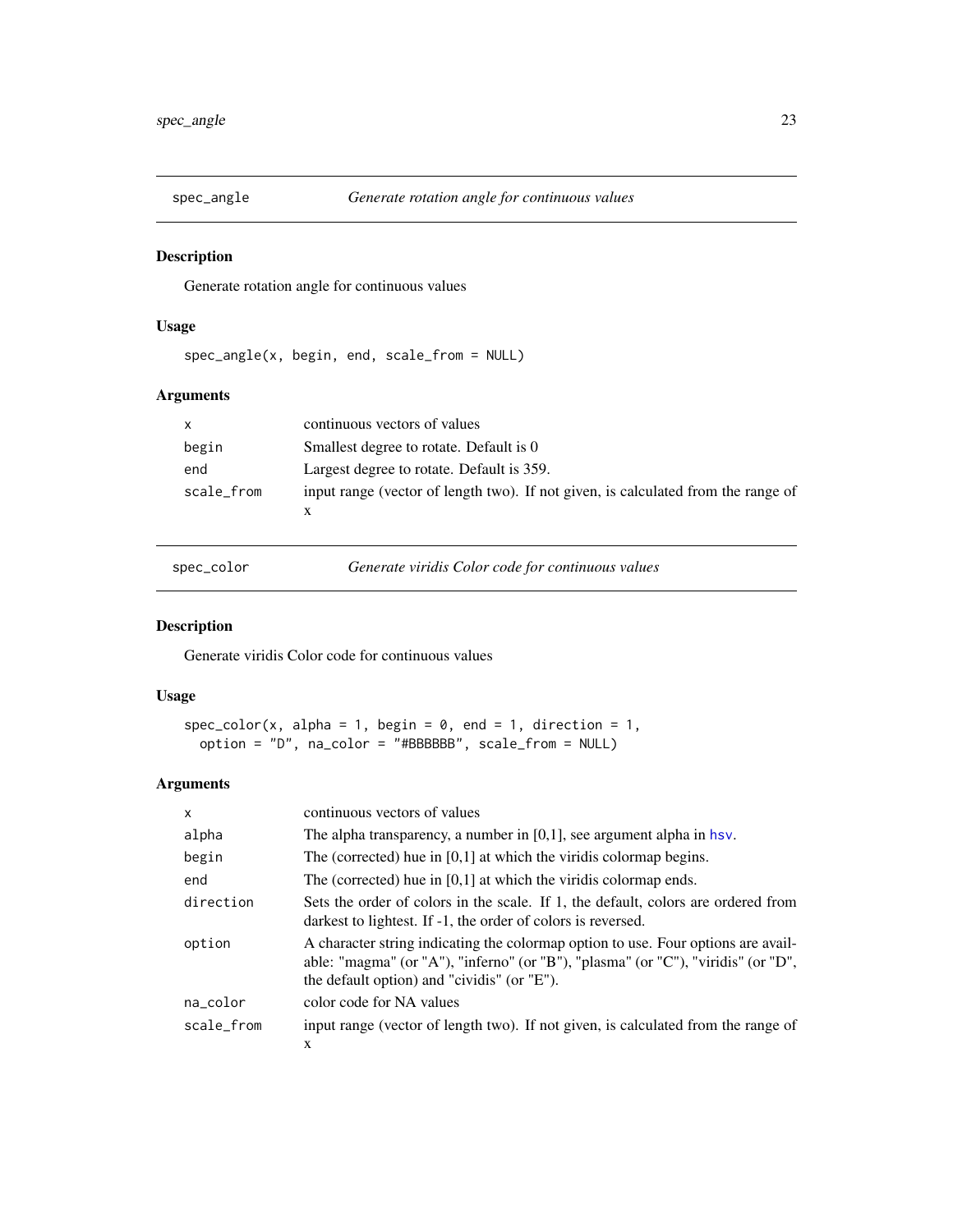<span id="page-23-0"></span>

Generate common font size for continuous values

# Usage

```
spec_font_size(x, begin = 8, end = 16, na_font_size = 12,scale_from = NULL)
```
# Arguments

| $\mathsf{x}$ | continuous vectors of values                                                      |
|--------------|-----------------------------------------------------------------------------------|
| begin        | Smalles font size to be used. Default is 10.                                      |
| end          | Largest font size. Default is 20.                                                 |
| na_font_size | font size for NA values                                                           |
| scale_from   | input range (vector of length two). If not given, is calculated from the range of |
|              |                                                                                   |

| spec_popover | Setup bootstrap popover |
|--------------|-------------------------|
|              |                         |

# Description

Setup bootstrap popover

# Usage

```
spec_popover(content = NULL, title = NULL, trigger = "hover",
 position = "right")
```

| content  | content for pop-over message                                                                                                |
|----------|-----------------------------------------------------------------------------------------------------------------------------|
| title    | title for pop-over message.                                                                                                 |
| trigger  | Controls how the pop-over message should be triggered. Possible values include<br>hover (default), click, focus and manual. |
| position | How the tooltip should be positioned. Possible values are right (default), top,<br>bottom, left $&$ auto.                   |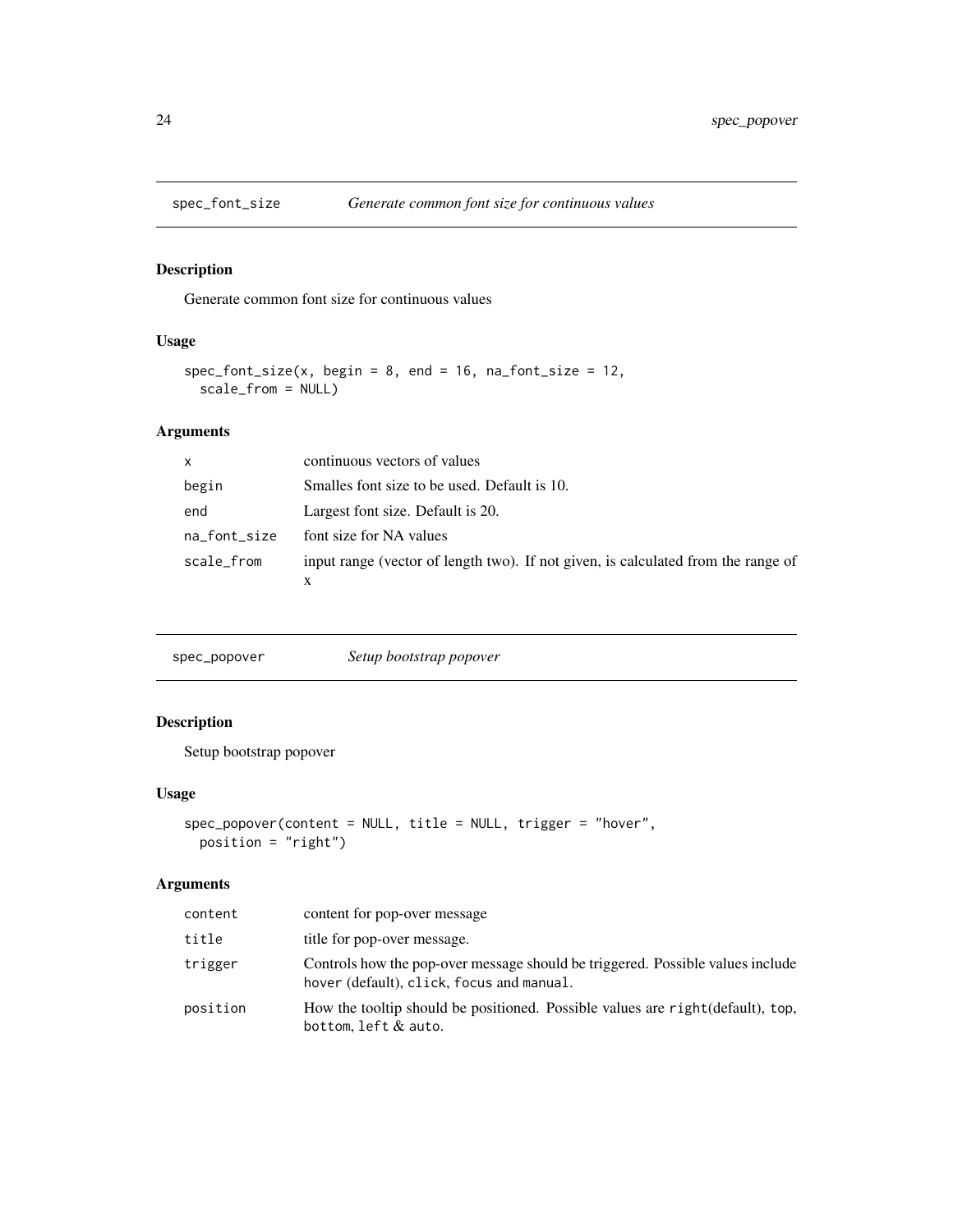<span id="page-24-0"></span>spec\_tooltip *Setup bootstrap tooltip*

# Description

Setup bootstrap tooltip

# Usage

```
spec_tooltip(title, position = "right")
```
# Arguments

| title    | text for hovering message                                                                              |
|----------|--------------------------------------------------------------------------------------------------------|
| position | How the tooltip should be positioned. Possible values are right (default), top,<br>bottom.left & auto. |

| usepackage_latex | Load a LaTeX package |
|------------------|----------------------|
|------------------|----------------------|

# Description

Load a LaTeX package using R code. Just like \usepackage{} in LaTeX

# Usage

```
usepackage_latex(name, options = NULL)
```
# Arguments

| name    | The LaTeX package name            |
|---------|-----------------------------------|
| options | The LaTeX options for the package |

# Examples

usepackage\_latex("xcolor")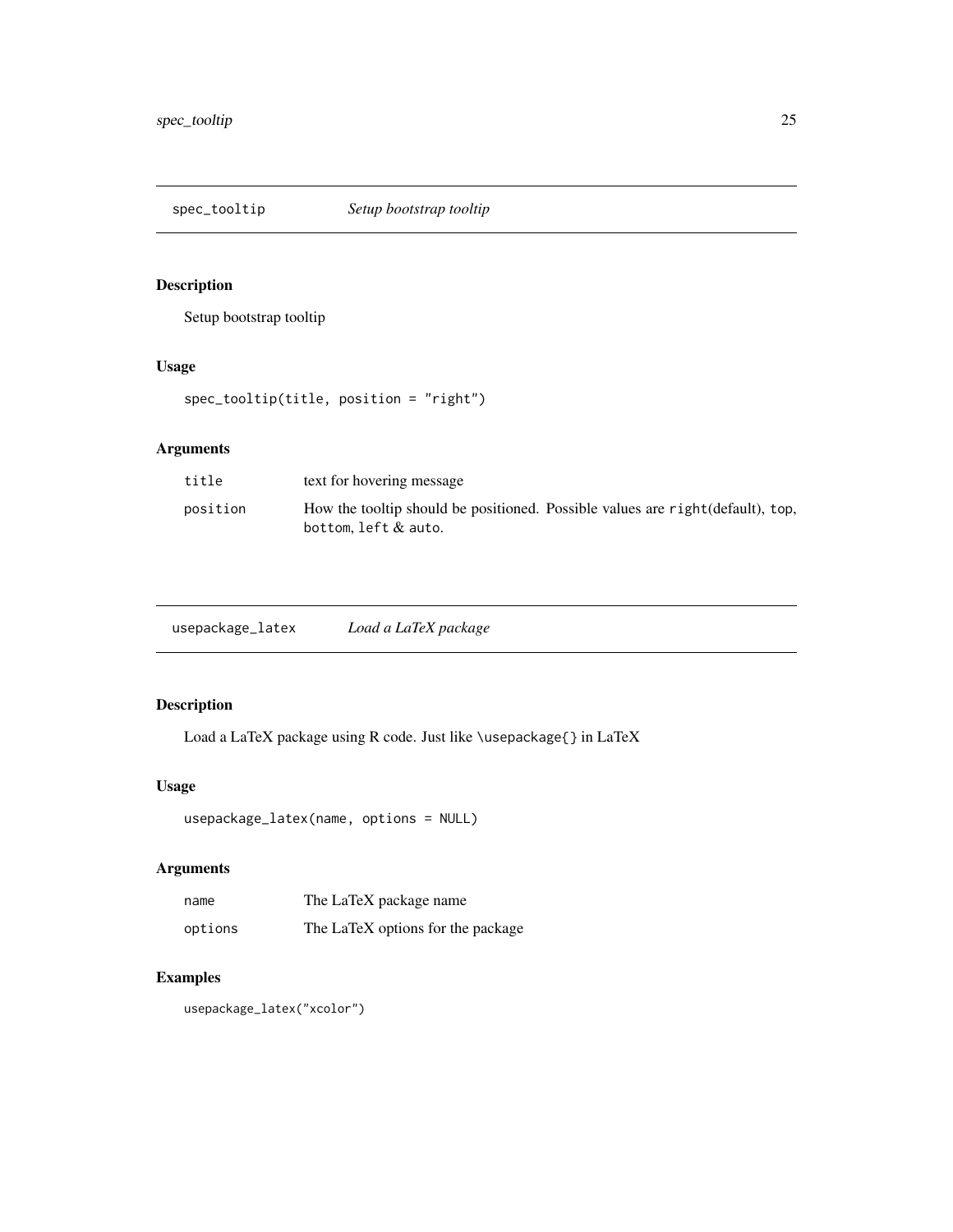<span id="page-25-0"></span>

Convert XML back to kable

#### Usage

xml\_as\_kable(x)

#### Arguments

x XML table object

xtable2kable *Convert xtable to a kable object*

### Description

This function allow users to turn an xtable object into a kable so they can use most of kableExtra's functions with their xtable code without making too many changes. Note that although I tested many cases and it seems to work, this function may not be functional in some other cases. I'm not a regular xtable user and can only provide very limited support for this function.

You should use this table in the same way as print.xtable. All the options you provided to this function will be sent to print.xtable. Instead of printing out the result, this function will return the LaTeX or HTML as text and a kable object.

#### Usage

xtable2kable(x, ...)

# Arguments

| x        | an xtable object         |
|----------|--------------------------|
| $\cdots$ | options for print.xtable |

#### Examples

```
## Not run:
library(xtable)
xtable(mtcars) %>%
 xtable2kable(booktabs = TRUE) %>%
 kable_styling(latex_options = "striped")
```
## End(Not run)